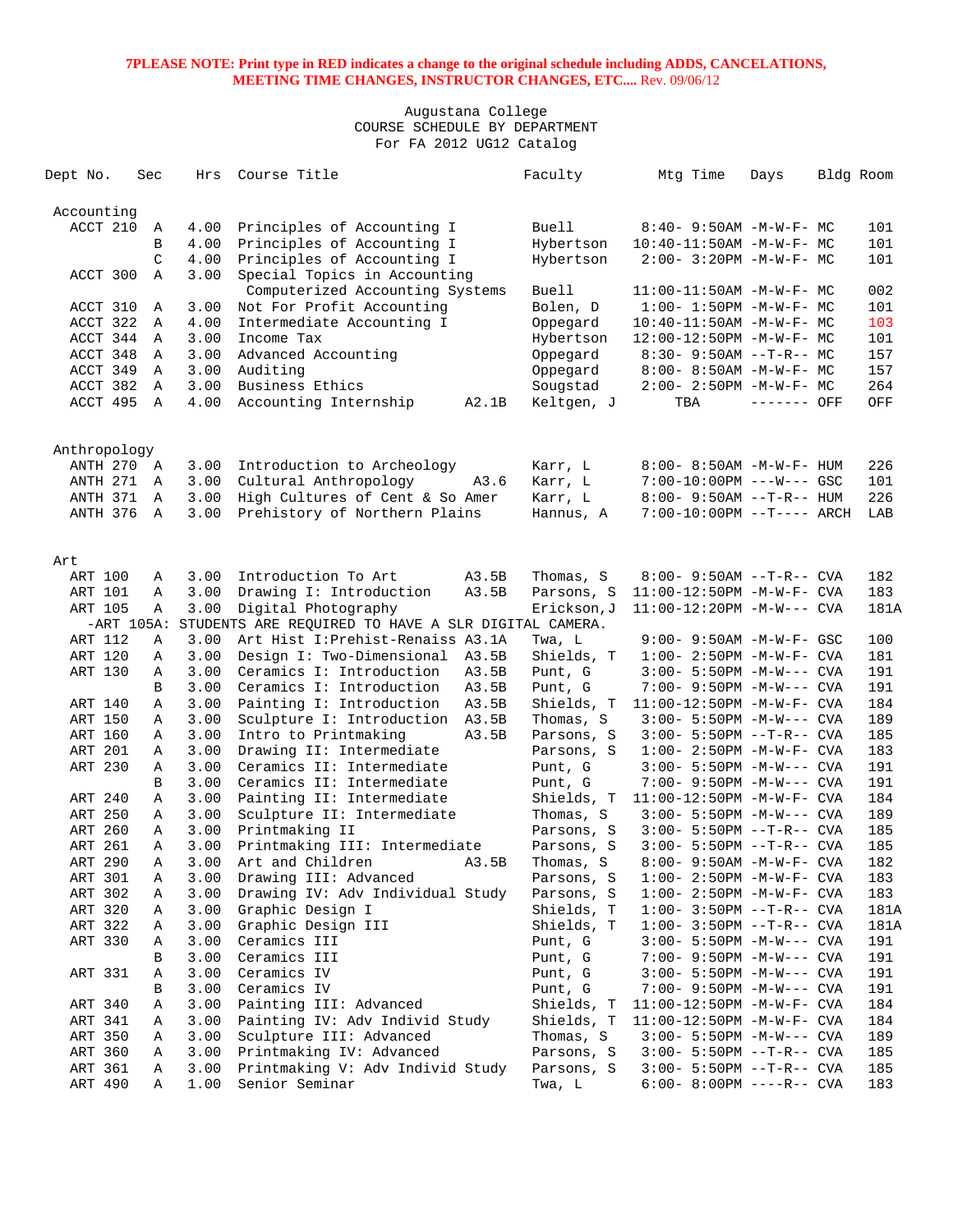| Dept No. |          | Sec               | Hrs  | Course Title                                          |      | Faculty                | Mtg Time                                                      | Days        | Bldg Room |            |
|----------|----------|-------------------|------|-------------------------------------------------------|------|------------------------|---------------------------------------------------------------|-------------|-----------|------------|
|          |          |                   |      |                                                       |      |                        |                                                               |             |           |            |
|          |          | Athletic Training |      |                                                       |      |                        |                                                               |             |           |            |
|          | AT 101   | Α                 | 2.00 | Athletic Training Experience I                        |      | Grenz                  | $9:00 - 9:50AM - M - W - F - ELMN$                            |             |           | 123        |
|          | AT 301   | Α                 | 2.00 | Athletic Training Experience III                      |      | Boehnke, A             | $1:00 - 1:50PM -T-R-- ELMN$                                   |             |           | 123        |
|          | AT 350   | Α                 | 4.00 | Assessment of Athletic Injuries                       |      | Gerry, B               | $9:00-9:50AM - MTW-F-ELMN$                                    |             |           | 230        |
|          | AT 370   | Α                 | 3.00 | Therapeutic Modalities/AthltTrnq                      |      | Rinne                  | $1:00-1:50PM -M-W-F-ELMN$                                     |             |           | 241        |
|          | AT 375   | $\mathbf{A}$      | 1.00 | General Medical Practicum                             |      | Gerry, B               | TBA                                                           | TBA         | OFF       | OFF        |
|          | AT 395   | Α                 | 4.00 | Athletic Training Internship                          |      | Gerry, B               | TBA                                                           | ------- OFF |           | OFF        |
|          |          |                   |      | -AT 395A: MUST HAVE APPROVAL & SIGNATURE OF B. GERRY. |      |                        |                                                               |             |           |            |
|          | AT 401   | Α                 |      | 1.00 Athletic Training Experience IV                  |      | Grenz                  | $11:00-11:50AM$ --T-R-- ELMN                                  |             |           | 123        |
| Biology  |          |                   |      |                                                       |      |                        |                                                               |             |           |            |
|          | BIOL 110 | $\mathbb A$       | 4.00 | Biology & Human Concerns                              | A3.2 | Lewis, A               | $1:00 - 1:50PM - M - W - F - GSC$                             |             |           | 101        |
|          |          |                   |      |                                                       |      | Lewis, A               | $8:00 - 9:50AM -T--- GSC$                                     |             |           | 161        |
|          |          | B                 | 4.00 | Biology & Human Concerns                              | A3.2 | Lewis, A               | $1:00 - 1:50PM -M-W-F - GSC$                                  |             |           | 101        |
|          |          |                   |      |                                                       |      | Lewis, A               | $11:00-12:50PM$ --T---- GSC                                   |             |           | 161        |
|          | BIOL 120 | A1                |      | 4.00 Biological Principles I                          | A3.2 | Vogelmann              | 8:00- 8:50AM -M-W-F- GSC                                      |             |           | 100        |
|          |          |                   |      |                                                       |      | Lewis, A               |                                                               |             |           |            |
|          |          |                   |      |                                                       |      | Baye, L                | $2:00-3:50PM$ --T---- GSC                                     |             |           | 161        |
|          |          |                   |      | A2 4.00 Biological Principles I                       | A3.2 | Vogelmann              | 8:00- 8:50AM -M-W-F- GSC                                      |             |           | 100        |
|          |          |                   |      |                                                       |      | Lewis, A               |                                                               |             |           |            |
|          |          |                   |      |                                                       |      | Baye, L                | $1:30-3:20PM$ ----R-- GSC                                     |             |           | 161        |
|          |          | B1                |      | 4.00 Biological Principles I                          | A3.2 | Matzner, S             | 12:00-12:50PM -M-W-F- GSC                                     |             |           | 100        |
|          |          |                   |      |                                                       |      | Miles, C               |                                                               |             |           |            |
|          |          |                   |      |                                                       |      | Baye, L                | $2:00 - 3:50PM$ ---W--- GSC                                   |             |           | 161        |
|          |          | B <sub>2</sub>    |      | 4.00 Biological Principles I                          | A3.2 | Matzner, S             | 12:00-12:50PM -M-W-F- GSC                                     |             |           | 100        |
|          |          |                   |      |                                                       |      | Miles, C               |                                                               |             |           |            |
|          |          |                   |      |                                                       |      | Matzner, S             | 11:00-12:50PM ----R-- GSC                                     |             |           | 161        |
|          |          | B <sub>3</sub>    |      | 4.00 Biological Principles I                          | A3.2 | Matzner, S             | 12:00-12:50PM -M-W-F- GSC                                     |             |           | 100        |
|          |          |                   |      |                                                       |      | Miles, C               |                                                               |             |           |            |
|          |          |                   |      |                                                       |      | Miles, C               | $4:00 - 5:50PM$ ----R-- GSC                                   |             |           | 161        |
|          |          | C1                |      | 4.00 Biological Principles I                          | A3.2 | Howard, D              | 2:00- 2:50PM -M-W-F- GSC                                      |             |           | 100        |
|          |          |                   |      |                                                       |      | Gubbels                |                                                               |             |           |            |
|          |          |                   |      |                                                       |      | Howard, D              | $8:00 - 9:50AM -T---$ GSC                                     |             |           | 153        |
|          |          | C2                | 4.00 | Biological Principles I                               | A3.2 | Howard, D              | 2:00- 2:50PM -M-W-F- GSC                                      |             |           | 100        |
|          |          |                   |      |                                                       |      | Gubbels                |                                                               |             |           |            |
|          |          |                   |      |                                                       |      | Baye, L                | $10:40-12:30PM$ --T---- GSC                                   |             |           | 153        |
|          |          | C3                |      | 4.00 Biological Principles I                          | A3.2 | Howard, D              | 2:00- 2:50PM -M-W-F- GSC                                      |             |           | 100        |
|          |          |                   |      |                                                       |      | Gubbels                |                                                               |             |           | 161        |
|          |          |                   |      |                                                       |      | Baye, L                | $8:00 - 9:50AM$ ----R-- GSC                                   |             |           |            |
|          |          | BIOL 150 A        | 4.00 | Human Anatomy                                         |      | Vogelmann<br>Vogelmann | $1:00 - 1:50PM - M - W - F - GSC$<br>8:00- 9:50AM --T---- GSC |             |           | 100<br>109 |
|          |          | В                 | 4.00 | Human Anatomy                                         |      | Vogelmann              | $1:00 - 1:50PM -M-W-F - GSC$                                  |             |           | 100        |
|          |          |                   |      |                                                       |      | Vogelmann              | 11:00-12:50PM --T---- GSC                                     |             |           | 109        |
|          | BIOL 200 | Α                 | 4.00 | Life Science                                          | A3.2 | Hall, C                | $1:00 - 1:50PM - M - W - F - GSC$                             |             |           | 101        |
|          |          |                   |      |                                                       |      | Hall, C                | $8:00 - 9:50AM -T---$ GSC                                     |             |           | 169        |
|          | BIOL 225 | $\mathbb A$       | 4.00 | Human Physiology                                      |      | Gubbels                | $10:40 - 11:50AM$ -M-W-F- GSC                                 |             |           | 100        |
|          |          |                   |      |                                                       |      | Gubbels                | $2:00-3:50PM -T---GSC$                                        |             |           | 109        |
|          |          | В                 | 4.00 | Human Physiology                                      |      | Gubbels                | $10:40 - 11:50AM$ -M-W-F- GSC                                 |             |           | 100        |
|          |          |                   |      |                                                       |      | Vogelmann              | $3:00 - 4:50PM$ ---W--- GSC                                   |             |           | 153        |
|          |          | C                 | 4.00 | Human Physiology                                      |      | Gubbels                | $10:40 - 11:50AM$ -M-W-F- GSC                                 |             |           | 100        |
|          |          |                   |      |                                                       |      | Vogelmann              | $8:00 - 9:50AM$ ----R-- GSC                                   |             |           | 153        |
|          |          | D                 | 4.00 | Human Physiology                                      |      | Gubbels                | 10:40-11:50AM -M-W-F- GSC                                     |             |           | 100        |
|          |          |                   |      |                                                       |      | Vogelmann              | $11:00-12:50PM$ ----R-- GSC                                   |             |           | 153        |
|          |          | Е                 | 4.00 | Human Physiology                                      |      | Gubbels                | $10:40 - 11:50AM$ -M-W-F- GSC                                 |             |           | 100        |
|          |          |                   |      |                                                       |      | Gubbels                | $2:00-3:50PM$ ----R-- GSC                                     |             |           | 153        |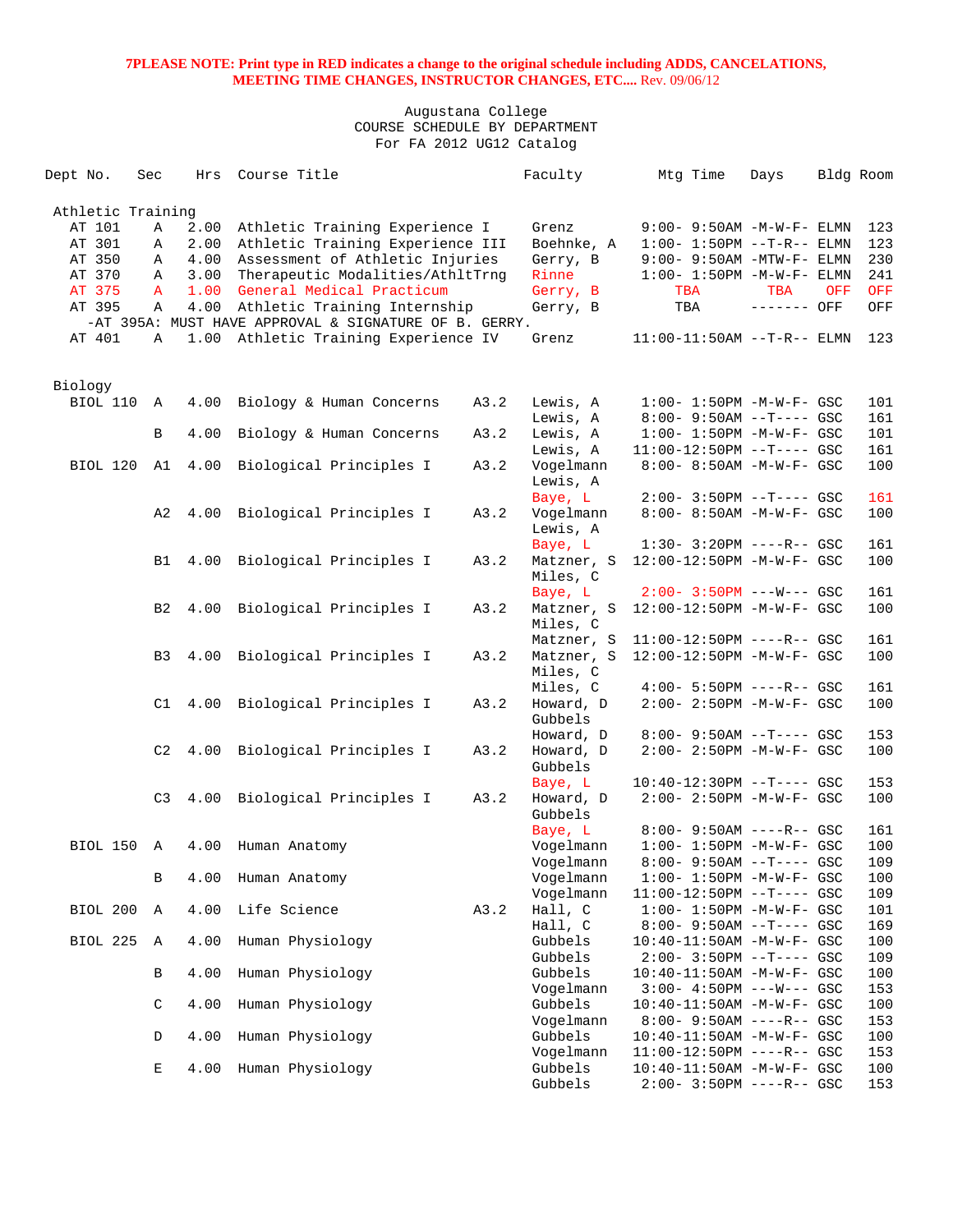| Dept No.                | Sec    | Hrs          | Course Title                                                    |       | Faculty             | Mtg Time                          | Days        | Bldg Room |
|-------------------------|--------|--------------|-----------------------------------------------------------------|-------|---------------------|-----------------------------------|-------------|-----------|
| BIOL 233 A              |        | 4.00         | Genetics                                                        |       | Vitiello            | $2:00 - 2:50PM -M-W-F - GSC$      |             | 101       |
|                         |        |              |                                                                 |       | King, L             | $7:50-10:40AM$ --T---- GSC        |             | 151       |
|                         | B      | 4.00         | Genetics                                                        |       | Vitiello            | $2:00 - 2:50PM - M - W - F - GSC$ |             | 101       |
|                         |        |              |                                                                 |       | King, L             | $11:00 - 1:50PM$ --T---- GSC      |             | 151       |
|                         | C      | 4.00         | Genetics                                                        |       | Vitiello            | $2:00 - 2:50PM -M-W-F - GSC$      |             | 101       |
|                         |        |              |                                                                 |       | Vitiello            | $2:00-4:50PM -T--- GSC$           |             | 151       |
|                         | D      | 4.00         | Genetics                                                        |       | Vitiello            | 2:00- 2:50PM -M-W-F- GSC          |             | 101       |
|                         |        |              |                                                                 |       | Vitiello            | $9:00-11:50AM$ ----R-- GSC        |             | 151       |
|                         | Е      | 4.00         | Genetics                                                        |       | Vitiello            | 2:00- 2:50PM -M-W-F- GSC          |             | 101       |
|                         |        |              |                                                                 |       | Vitiello            | $1:00 - 3:50PM$ ----R-- GSC       |             | 151       |
| BIOL 303 A              |        | 3.00         | Biological Physics                                              |       | Wells, E            | $1:00 - 1:50PM - M - W - F - GSC$ |             | 210       |
| BIOL 344 A              |        | 4.00         | General Microbiology                                            |       | Eqland              | 9:00- 9:50AM -M-W-F- GSC          |             | 101       |
|                         |        |              |                                                                 |       | King, L             | $8:00-10:50AM$ ----R-- GSC        |             | 109       |
|                         | B      | 4.00         | General Microbiology                                            |       | Egland              | $9:00 - 9:50AM - M - W - F - GSC$ |             | 101       |
|                         |        |              |                                                                 |       | King, L             | 12:00- 2:50PM ----R-- GSC         |             | 109       |
|                         | C      | 4.00         | General Microbiology                                            |       | Egland              | $9:00 - 9:50AM - M - W - F - GSC$ |             | 101       |
|                         |        |              |                                                                 |       | King, L             | $3:30 - 6:20PM$ ----R-- GSC       |             | 109       |
| BIOL 346 A              |        | 4.00         | Developmental Biology                                           |       | Miles, C            | $6:00 - 7:20PM -M-W--- GSC$       |             | 169       |
|                         |        |              |                                                                 |       | Miles, C            | $12:00 - 2:50PM$ ----R-- GSC      |             | 163       |
| BIOL 348 A              |        | 4.00         | Principles of Ecology                                           |       | Hall, C             | 11:00-11:50AM -M-W-F- GSC         |             | 169       |
|                         |        |              |                                                                 |       | Lewis, A            |                                   |             |           |
|                         |        |              |                                                                 |       | Hall, C<br>Lewis, A | 8:00-12:00PM ----R-- GSC          |             | 169       |
| BIOL 352 A              |        | 4.00         | Terrestrial Plant Ecology A2.1B                                 |       | Matzner, S          | 2:00- 2:50PM -M-W-F- GSC          |             | 169       |
|                         |        |              |                                                                 |       | Matzner, S          | $10:40 - 1:30PM -T--- GSC$        |             | 169       |
| BIOL 354 A              |        | 4.00         | Biological Chemistry                                            | A2.1B | Larson, Mk          | $8:30 - 9:50AM -T-R--$ GSC        |             | 101       |
|                         |        |              |                                                                 |       | Larson, Mk          | $10:40 - 1:40PM -T--- GSC$        |             | 163       |
|                         | B      | 4.00         | Biological Chemistry                                            | A2.1B | Larson, Mk          | $8:30 - 9:50AM -T-R--$ GSC        |             | 101       |
|                         |        |              |                                                                 |       | Larson, Mk          | $2:00 - 5:00PM -T--- GSC$         |             | 163       |
|                         | C      | 4.00         | Biological Chemistry                                            | A2.1B | Larson, Mk          | $8:30 - 9:50AM -T-R- GSC$         |             | 101       |
|                         |        |              |                                                                 |       | Larson, Mk          | 7:00-10:00PM --T---- GSC          |             | 163       |
| BIOL 368 A              |        | 4.00         | Aninal Behavior                                                 |       | Howard, D           | 8:00- 8:50AM -M-W-F- GSC          |             | 169       |
|                         |        |              |                                                                 |       | Howard, D           | $2:30 - 5:20PM$ ----R-- GSC       |             | 169       |
| BIOL 490 A              |        | 1.00         | Biology Seminar                                                 |       | Eqland              | TBA                               | $-----$ GSC |           |
| Business Administration |        |              |                                                                 |       |                     |                                   |             |           |
| BSAD 120 A              |        | 3.00         | Pers Financial Stewardship A1.2                                 |       | <b>Buell</b>        | $11:00-12:20PM$ --T-R-- MC        |             | 101       |
| BSAD 205                | A      | 3.00         | Management Information Systems I                                |       | Entwistle           | $11:00-12:20PM$ --T-R-- MC        |             | 002       |
|                         | B      | 3.00         | Management Information Systems I                                |       | Entwistle           | $1:00-2:20PM -T-R--MC$            |             | 002       |
| BSAD 270                | Α      | 4.00         | Statistics                                                      |       | Rodrigues           | $8:00 - 8:50AM - M - W - F - MC$  |             | 153       |
|                         | B      | 4.00         | Statistics                                                      |       | Rodriques           | $9:00 - 9:50AM -M-W-F - MC$       |             | 153       |
|                         | C      | 4.00         | Statistics                                                      |       | Lima, O             | $11:00-11:50AM$ -M-W-F- MC        |             | 264       |
|                         |        |              | -BSAD 270A, B, C: MUST ALSO REGISTER FOR BSAD 270L LAB SECTION. |       |                     |                                   |             |           |
| BSAD 270L A             |        | 0.00         | BSAD 270: Lab                                                   |       | Rodrigues           | $7:00-7:50PM$ ---W--- MC          |             | 001       |
|                         | В      | 0.00         | BSAD 270: Lab                                                   |       | Lima, O             | $11:00-11:50AM$ ----R-- MC        |             | 001       |
|                         | C      | 0.00         | BSAD 270: Lab                                                   |       | Rodrigues           | $1:00 - 1:50PM$ ----R-- GSC       |             | 141       |
|                         | D      | 0.00         | BSAD 270: Lab                                                   |       | Rodrigues           | $2:00 - 2:50PM$ ----R-- GSC       |             | 141       |
| BSAD 310                | Α      | 4.00         | Principles of Marketing                                         |       | Keltgen, J          | $9:00 - 9:50AM - MT - RF - MC$    |             | 264       |
| BSAD 320                | Α      | 3.00         | Principles of Management                                        |       | Gardner, S          | $1:00 - 1:50PM - M - W - F - MC$  |             | 103       |
| BSAD 320 B              |        | 3.00         | Principles of Management                                        |       | Gardner, S          | $9:00 - 9:50AM - M - W - F - MC$  |             | 102       |
| BSAD 330                | Α      | 4.00         | Principles of Finance                                           |       | Bolen, D            | $8:40 - 9:50AM - M - W - F - MC$  |             | 257       |
| BSAD 340                | Α      | 3.00         | Business Law I                                                  |       | Harris, J           | $11:00-12:20PM -T-R-- MC$         |             | 103       |
| BSAD 342                | Α<br>Α | 3.00         | Project Management<br>Business Ethics                           | A2.1B | Sougstad            | $8:00-8:50AM -T-R--MC$            |             | 002       |
| BSAD 382<br>BSAD 397    | A      | 3.00<br>3.00 | TOPICS:                                                         |       | Sougstad            | 2:00- 2:50PM -M-W-F- MC           |             | 264       |
|                         |        |              | Sport Law                                                       |       | Harris, J           | $1:00-2:20PM -T-R--MC$            |             | 101       |
|                         |        |              |                                                                 |       |                     |                                   |             |           |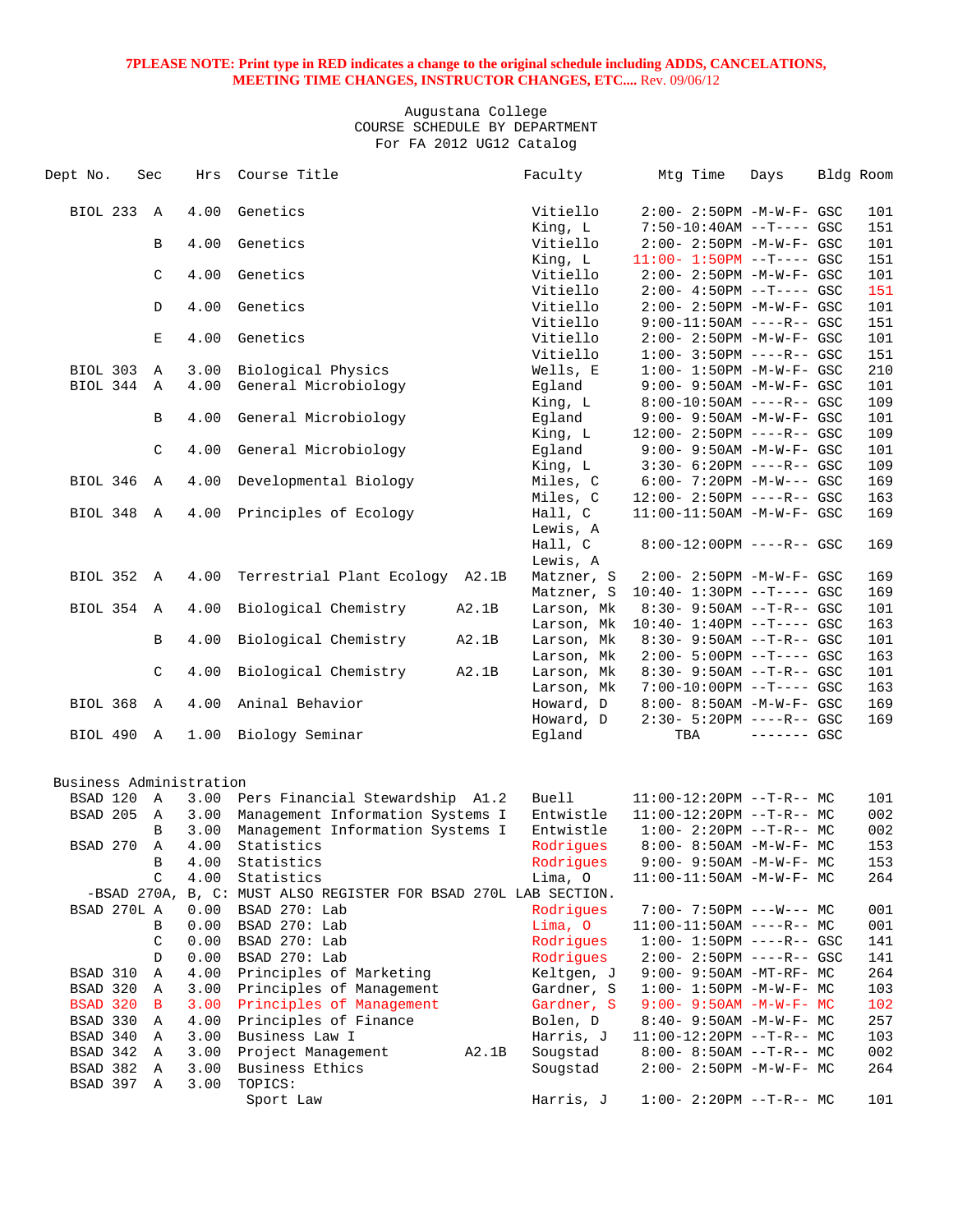| Dept No.    | Sec            | Hrs  | Course Title                                                                                   |       | Faculty    | Mtg Time                             | Days         | Bldg Room |
|-------------|----------------|------|------------------------------------------------------------------------------------------------|-------|------------|--------------------------------------|--------------|-----------|
|             |                |      |                                                                                                |       |            |                                      |              |           |
| BSAD 413 A  |                | 3.00 | Marketing Promotions                                                                           |       | Keltgen, J | $11:00-12:20PM$ --T-R-- MC           |              | 264       |
| BSAD 421    | $\mathbb A$    | 2.00 | Human Resource Management                                                                      |       | Harris, J  | $2:00-2:50PM -M-W--- MC$             |              | 257       |
| BSAD 425    | Α              | 3.00 | Small Business Management                                                                      |       | Gardner, S | 12:00-12:50PM -M-W-F- MC             |              | 253       |
| BSAD 427 A  |                | 3.00 | Production & Operations Mgmt                                                                   |       | Sougstad   | 8:00- 8:50AM -M-W-F- MC              |              | 103       |
| BSAD 435    | $\overline{A}$ | 3.00 | Investment Fundamentals                                                                        |       | Bolen, D   | 11:00-11:50AM -M-W-F- MC             |              | 157       |
| BSAD 495 A  |                | 3.00 | Business Internship                                                                            | A2.1B | Keltgen, J | TBA                                  | $------$ OFF | OFF       |
|             |                |      |                                                                                                |       |            |                                      |              |           |
|             |                |      |                                                                                                |       |            |                                      |              |           |
| Chemistry   |                |      |                                                                                                |       |            |                                      |              |           |
| CHEM 102 A  |                |      | 0.00 Trustee's Fellowshp in Chemistry                                                          |       | Eichler    | $10:00-10:50AM$ --T---- GSC          |              | 241       |
|             |                |      | -CHEM 102A: BY INVITATION FROM DEPT ONLY. ONE CREDIT COURSE, BUT MUST ATTEND BOTH SEMESTERS TO |       |            |                                      |              |           |
|             |                |      | RECEIVE 1 CREDIT.                                                                              |       |            |                                      |              |           |
| CHEM 120    | A1             | 4.00 | Intro to Chemistry                                                                             | A3.2  | Weisshaar  | 8:00- 8:50AM -M-W-F- GSC             |              | 241       |
|             |                |      |                                                                                                |       | Pullman, D | $2:00-3:50PM -M---GSC$               |              | 243       |
|             | A2             | 4.00 | Intro to Chemistry                                                                             | A3.2  | Weisshaar  | 8:00- 8:50AM -M-W-F- GSC             |              | 241       |
|             |                |      |                                                                                                |       | Weisshaar  | $3:30 - 5:20PM -T--- GSC$            |              | 243       |
|             | B1             | 4.00 | Intro to Chemistry                                                                             | A3.2  | Duffy-Matz | $9:00 - 9:50AM - M - W - F - GSC$    |              | 241       |
|             |                |      |                                                                                                |       | Duffy-Matz | $8:00 - 9:50AM -T--- GSC$            |              | 243       |
|             | B <sub>2</sub> | 4.00 | Intro to Chemistry                                                                             | A3.2  | Duffy-Matz | $9:00 - 9:50AM - M - W - F - GSC$    |              | 241       |
|             |                |      |                                                                                                |       | Pullman, D | $11:00-12:50PM$ ----R-- GSC          |              | 243       |
|             | C1             | 4.00 | Intro to Chemistry                                                                             | A3.2  | Mays, J    | 11:00-11:50AM -M-W-F- GSC            |              | 241       |
|             |                |      |                                                                                                |       |            | Pullman, D 10:30-12:20PM --T---- GSC |              | 243       |
|             | C2             | 4.00 | Intro to Chemistry                                                                             | A3.2  | Mays, J    | 11:00-11:50AM -M-W-F- GSC            |              | 241       |
|             |                |      |                                                                                                |       | Mays, J    | $1:30 - 3:20PM$ ----R-- GSC          |              | 243       |
|             | D1             | 4.00 | Intro to Chemistry                                                                             | A3.2  | Weisshaar  | $1:00 - 1:50PM - M - W - F - GSC$    |              | 207       |
|             |                |      |                                                                                                |       | Weisshaar  | $1:00-2:50PM -T---GSC$               |              | 243       |
|             | Н              | 4.00 | Honors Section                                                                                 |       | Dey, B     | 8:00- 8:50AM -M-W-F- GSC             |              | 207       |
|             |                |      |                                                                                                |       | Dey, B     | $8:00 - 9:50AM$ ----R-- GSC          |              | 243       |
|             |                |      | -CHEM 120H: INTENDED FOR STUDENTS WITH ACT OF 28 OR HIGHER & WITH GRADE OF "B" OR BETTER IN HS |       |            |                                      |              |           |
|             |                |      | CHEMISTRY COURSE.                                                                              |       |            |                                      |              |           |
|             |                |      | CHEM 201 A1 4.00 Organic Chemistry I                                                           |       | Duffy-Matz | 11:00-11:50AM -M-W-F- GSC            |              | 201       |
|             |                |      |                                                                                                |       | Schultz, S | $2:00 - 5:50PM -T--- GSC$            |              | 255       |
|             | A2             | 4.00 | Organic Chemistry I                                                                            |       | Duffy-Matz | $11:00-11:50AM$ -M-W-F- GSC          |              | 201       |
|             |                |      |                                                                                                |       | Duffy-Matz | $2:00 - 5:50PM$ ----R-- GSC          |              | 255       |
|             | <b>B1</b>      | 4.00 | Organic Chemistry I                                                                            |       | Schultz, S | 8:00- 8:50AM -M-W-F- GSC             |              | 201       |
|             |                |      |                                                                                                |       | Schultz, S | 8:00-11:50AM ----R-- GSC             |              | 255       |
| CHEM 202 A1 |                | 4.00 | Organic Chemistry II                                                                           |       | Mays, J    | 9:00- 9:50AM -M-W-F- GSC             |              | 201       |
|             |                |      |                                                                                                |       | Schultz, S | $2:00 - 5:50PM -M--- GSC$            |              | 255       |
|             | A2             | 4.00 | Organic Chemistry II                                                                           |       | Mays, J    | $9:00 - 9:50AM - M - W - F - GSC$    |              | 201       |
|             |                |      |                                                                                                |       | Mays       | $8:00-11:50AM$ --T---- GSC           |              | 255       |
|             |                |      | CHEM 301 A1 4.00 Physical Chemistry I                                                          |       | Dey, B     | 12:00-12:50PM -MT-RF- GSC            |              | 241       |
|             |                |      |                                                                                                |       | Dey, B     | 2:00- 5:50PM -M----- GSC             |              | 259       |
| CHEM 341 A  |                |      | 4.00 Advanced Inorganic Chemistry                                                              |       | Eichler    | 2:00- 2:50PM -M-W-F- GSC             |              | 201       |
|             |                |      |                                                                                                |       | Eichler    | $1:00 - 4:50PM$ ----R-- GSC          |              | 259       |
|             |                |      |                                                                                                |       |            |                                      |              |           |
|             |                |      |                                                                                                |       |            |                                      |              |           |
| CIVITAS     |                |      |                                                                                                |       |            |                                      |              |           |
| CIVT 110    | A              | 3.00 | Exploring Christian Faith                                                                      | A4.1  | Haar, M    | $9:00 - 9:50AM - M - W - F - HUM$    |              | 201       |
| CIVT 200 A  |                | 3.00 | Literary Experience A2.1B & A3.5                                                               |       | Blank-Libr | $1:00 - 1:50PM - M - W - F - HUM$    |              | 202       |
| CIVT 201    | A              | 3.00 | Reading Augustana                                                                              |       | Miller, J  | $8:30 - 9:50AM -T-R - CWS$           |              | 108       |
| CIVT 204    | $\mathbf{A}$   | 3.00 | <b>CANCELED</b>                                                                                |       |            |                                      |              |           |
|             | B              | 3.00 | Race & Freedom Amer: 1600-Present                                                              |       | Mullin, M  | 12:00-12:50PM -M-W-F- CWS            |              | 108       |
|             |                |      |                                                                                                |       | Rives, D   |                                      |              |           |
| CIVT 395 A  |                |      | 4.00 Vocation (Indiv Learning Exper)                                                           |       | Miller, J  | TBA                                  | ------- OFF  | OFF       |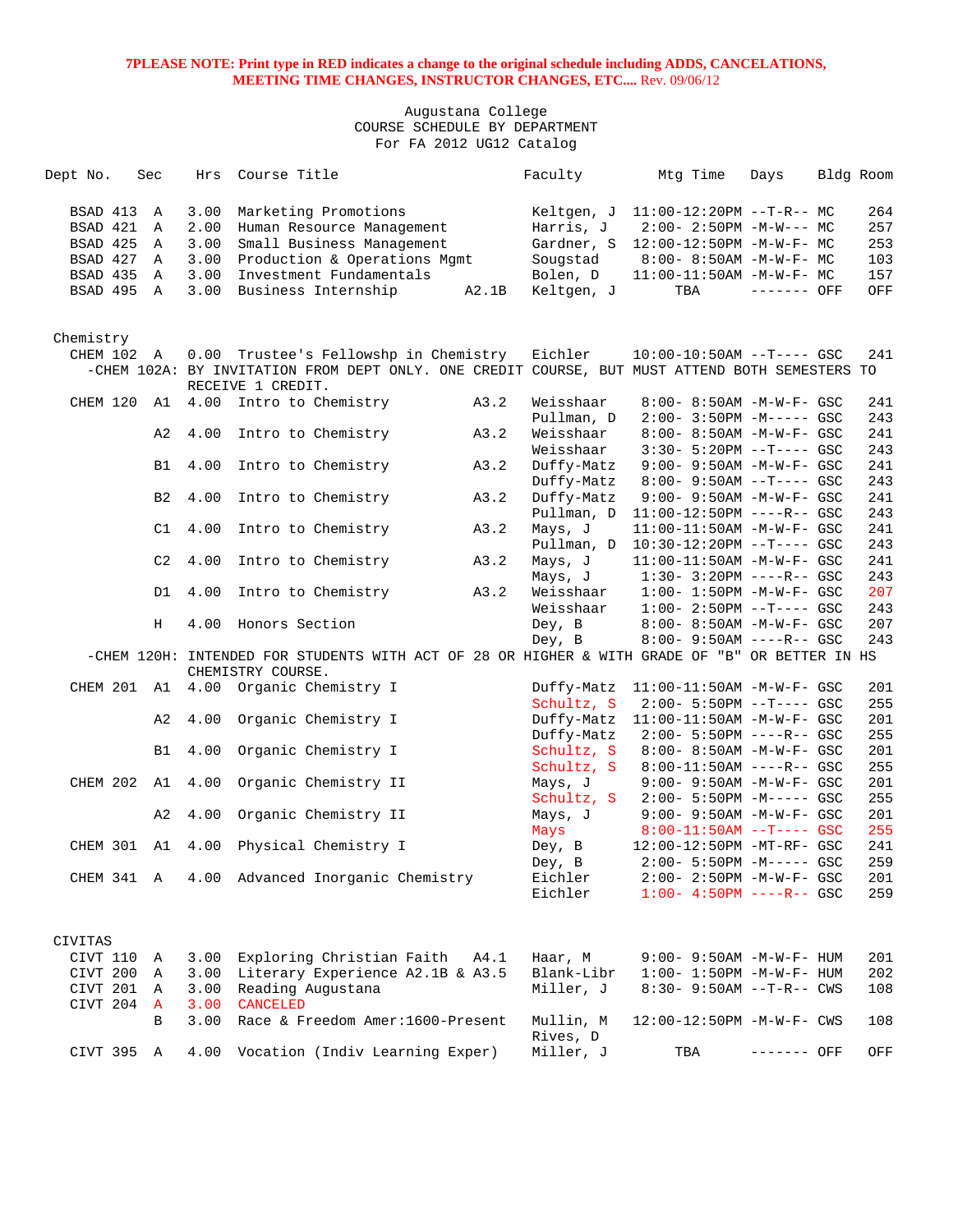| Dept No.                | Sec          | Hrs          | Course Title                                                    |       | Faculty              | Mtg Time                                               | Days        | Bldg Room |             |
|-------------------------|--------------|--------------|-----------------------------------------------------------------|-------|----------------------|--------------------------------------------------------|-------------|-----------|-------------|
| Classics                |              |              |                                                                 |       |                      |                                                        |             |           |             |
| CLAS 202                | A            | 3.00         | Elementary Greek III                                            |       | Wentzel, R           | $1:00 - 1:50PM - M - W - F - HUM$                      |             |           | 319         |
| CLAS 205                | A            | 3.00         | Elementary Latin I                                              | A3.4  |                      | Wentzel, R 11:00-11:50AM -M-W-F- HUM                   |             |           | 319         |
| CLAS 207                | A            | 3.00         | Latin III                                                       |       | Wentzel, R           | $9:00 - 9:50AM - M - W - F - HUM$                      |             |           | 319         |
| CLAS 297                | $\mathbf{A}$ | 3.00         | TOPICS:                                                         |       |                      |                                                        |             |           |             |
|                         |              |              | Imagining Antiquity                                             |       | Dipple, G            | $11:00-12:20PM -T-R--HUM$                              |             |           | 123         |
|                         |              |              |                                                                 |       |                      |                                                        |             |           |             |
| Communication Disorders |              |              |                                                                 |       |                      |                                                        |             |           |             |
| CMDS 170                | A            | 2.00         | Intro to Communication Disorders                                |       | Mahan, K             | $9:00 - 9:50AM - M-W--- MC$                            |             |           | 161         |
| CMDS 201                | A            | 3.00         | Language Development                                            |       | Mahan, K             | 11:00-11:50AM -M-W-F- MC                               |             |           | 220         |
| CMDS 221                | A            | 3.00         | Intro to Audiology                                              |       | Hanavan, P           | $8:00 - 8:50AM - M - W - F - MC$                       |             |           | 161         |
|                         |              |              |                                                                 |       | Hanavan, P           | $9:00 - 9:50AM -T--- MC$                               |             |           | 156         |
|                         | B            | 3.00         | Intro to Audiology                                              |       | Hanavan, P           | 8:00- 8:50AM -M-W-F- MC                                |             |           | 161         |
|                         |              |              |                                                                 |       | Hanavan, P           | $10:00-10:50AM$ --T---- MC                             |             |           | 156         |
|                         | C            | 3.00         | Intro to Audiology                                              |       | Hanavan, P           | $8:00 - 8:50AM$ -M-W-F- MC                             |             |           | 161         |
|                         |              |              |                                                                 |       | Hanavan, P           | $11:00-11:50AM$ --T---- MC                             |             |           | 156         |
| CMDS 274 A              |              | 2.00         | Speech Science I                                                |       | Hanavan, P           | $10:40 - 11:50AM$ -M-W-F- MC                           |             |           | 161         |
|                         |              |              | -CMDS 274A: MEETS 1ST 7 WEEKS OF SEMESTER - SEPT 5 THRU OCT 19. |       |                      |                                                        |             |           |             |
| CMDS 275                | A            | 2.00         | Speech Science II                                               |       | Hanavan, P           | $10:40-11:50AM$ -M-W-F- MC                             |             |           | 161         |
|                         |              |              | -CMDS 275A: MEETS 2ND 7 WEEKS OF SEMESTER - OCT 24 THRU DEC 12. |       |                      |                                                        |             |           |             |
| CMDS 288                | $\mathbb A$  | 1.00         | Observation Practicum                                           |       | Mahan, K             | TBA                                                    | ------- OFF |           | OFF         |
| CMDS 388                | A            | 4.00         | Clinical Practicum                                              |       | Mahan, K             | TBA                                                    | ------- OFF |           | OFF         |
| CMDS 488                | A            | 3.00         | Adv Clinical Prct: Comm Disorders                               |       | Mahan, K             | TBA                                                    | $-----$ OFF |           | OFF         |
|                         |              |              | -CMDS 488A: SIGNATURE OF FIELD EXPERIENCE COORDINATOR REQUIRED. |       |                      |                                                        |             |           |             |
|                         |              |              |                                                                 |       |                      |                                                        |             |           |             |
| Communication Studies   |              |              |                                                                 |       |                      |                                                        |             |           |             |
| COMM 110                | A            | 3.00         | Intro To Communication                                          | A2.2  | Nitz, M              | $8:30 - 9:50AM -T-R-- HUM$                             |             |           | 331         |
|                         | B            | 3.00         | Intro To Communication                                          | A2.2  | Bart, J              | 9:00- 9:50AM -M-W-F- HUM                               |             |           | 331         |
|                         | C            | 3.00         | Intro To Communication                                          | A2.2  | Bart, H              | $11:00-11:50AM$ -M-W-F- HUM                            |             |           | 331         |
|                         | D            | 3.00         | Intro To Communication                                          | A2.2  | Bart, H              | $1:00 - 1:50PM - M - W - F - HUM$                      |             |           | 331         |
|                         | Ε            | 3.00         | Intro To Communication                                          | A2.2  | Bart, J              | 2:00- 2:50PM -M-W-F- HUM                               |             |           | 331         |
| COMM 270                | A            | 4.00         | Advocacy and Argumentation A2.2                                 |       | Bart, H              | $8:00 - 9:50AM -T-R-- HUM$                             |             |           | 301         |
| COMM 290                | Α            | 4.00         | Communication Research                                          |       | Nitz, M              | $10:40 - 11:50AM$ -M-W-F- HUM                          |             |           | 301         |
| <b>COMM 310</b>         | A            | 3.00         | Communication Theory                                            |       | Bart, J              | $11:00-12:20PM -T-R--HUM$                              |             |           | 331         |
| COMM 365                | $\mathbb{A}$ | 3.00         | Public Relations                                                |       | Nitz, M              | $9:00 - 9:50AM - M - W - F - HUM$                      |             |           | 301         |
| Computer Science        |              |              |                                                                 |       |                      |                                                        |             |           |             |
| COSC 105 A              |              |              | 1.00 Advanced Spreadsheet Appl Softwr                           |       | Gray, S              | TBA                                                    | ------- OFF |           | <b>ONLN</b> |
|                         |              |              | COSC 105A: ONLINE COURSE                                        |       |                      |                                                        |             |           |             |
| COSC 106 A              |              | 1.00         | Advanced Database Appl Software                                 |       | Gray, S              | TBA                                                    | ------- OFF |           | ONLN        |
|                         |              |              | COSC 106A: ONLINE COURSE                                        |       |                      |                                                        |             |           |             |
| COSC 130                | Α            | 3.00         | Soc/Legal/EthicIss A3.3 & A2.1B                                 |       | Gray, S              | $1:00-2:20PM -T-R--MC$                                 |             |           | 001         |
| COSC 205                | Α            | 3.00         | Management Information Systems I                                |       | Entwistle            | $11:00-12:20PM$ --T-R-- MC                             |             |           | 002         |
|                         | B            | 3.00         | Management Information Systems I                                |       | Entwistle            | $1:00-2:20PM -T-R--MC$                                 |             |           | 002         |
| COSC 210                | Α            | 4.00         | Computer Science I                                              |       | Shum, S              | 10:40-11:50AM -M-W-F- GSC                              |             |           | 34          |
| COSC 226                | Α            | 3.00         | C++ Programming                                                 |       | Shum, S              | 9:00- 9:50AM -M-W-F- GSC                               |             |           | 34          |
|                         | A            | 4.00         |                                                                 |       | Shum                 |                                                        |             |           | 34          |
| COSC 235                |              |              | Computer Organization                                           |       | Shum                 | $8:30 - 9:50AM -T-R--GSC$                              |             |           | 34          |
|                         |              |              |                                                                 |       |                      | TBA                                                    | $-----$ GSC |           |             |
| COSC 260                | Α            | 3.00<br>3.00 | Computer Science III                                            |       | Shum, S<br>Steinwand | 12:00-12:50PM -M-W-F- GSC                              |             |           | 34<br>213   |
| COSC 310                | A            | 3.00         | Operating Systems<br>Project Management                         |       |                      | $8:30 - 9:50AM -T-R--GSC$<br>$8:00 - 8:50AM -T-R-- MC$ |             |           | 002         |
| COSC 342 A              |              |              |                                                                 | A2.1B | Sougstad             |                                                        |             |           |             |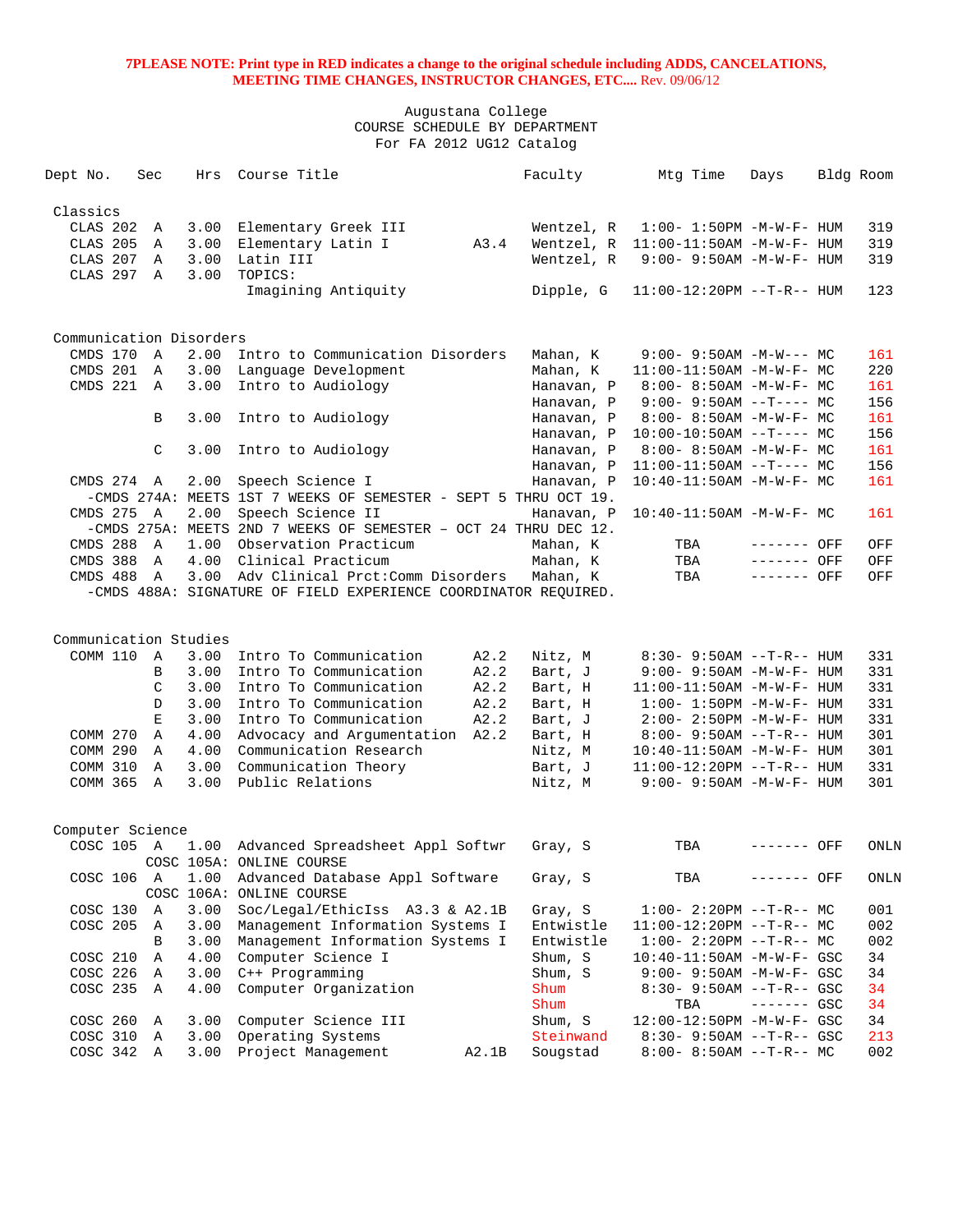| Dept No.                | Sec          |               | Hrs  | Course Title                                                                                                                                      |      | Faculty     | Mtg Time                               | Days        | Bldg Room |     |
|-------------------------|--------------|---------------|------|---------------------------------------------------------------------------------------------------------------------------------------------------|------|-------------|----------------------------------------|-------------|-----------|-----|
|                         |              |               |      |                                                                                                                                                   |      |             |                                        |             |           |     |
| Economics               |              |               |      |                                                                                                                                                   |      |             |                                        |             |           |     |
| ECON 120                |              | Α             | 3.00 | Principles of Economics I                                                                                                                         | A3.3 | Nesiba, R   | 12:00-12:50PM -M-W-F- MC               |             |           | 264 |
|                         |              | B             | 3.00 | Principles of Economics I                                                                                                                         | A3.3 | Nesiba, R   | $1:00 - 1:50PM - M - W - F - MC$       |             |           | 264 |
|                         |              | C             | 3.00 | Principles of Economics I                                                                                                                         | A3.3 | Eqqleston   | $11:00-12:20PM$ --T-R-- MC             |             |           | 153 |
|                         |              | D             | 3.00 | Principles of Economics I                                                                                                                         | A3.3 | Eqqleston   | $1:00-2:20PM --T-R--MC$                |             |           | 153 |
| ECON 121                |              | $\mathbb A$   | 3.00 | Principles of Economics II                                                                                                                        |      | Nesiba, R   | $11:00-12:20PM --T-R-- MC$             |             |           | 202 |
| ECON 270                | A            |               | 4.00 | Statistics                                                                                                                                        |      | Rodrigues   | $8:00 - 8:50AM - M - W - F - MC$       |             |           | 153 |
|                         |              | B             | 4.00 | Statistics                                                                                                                                        |      | Rodrigues   | $9:00 - 9:50AM - M - W - F - MC$       |             |           | 153 |
|                         |              | $\mathcal{C}$ | 4.00 | Statistics                                                                                                                                        |      | Lima, O     | $11:00-11:50AM$ -M-W-F- MC             |             |           | 264 |
|                         |              |               |      | -ECON 270A, B, C: MUST ALSO REGISTER FOR ECON 270L LAB SECTION.                                                                                   |      |             |                                        |             |           |     |
| ECON 270L A             |              |               | 0.00 | $ECON$ 270: Lab                                                                                                                                   |      | Rodrigues   | $7:00 - 7:50PM$ ---W--- MC             |             |           | 001 |
|                         |              | B             | 0.00 | ECON 270: Lab                                                                                                                                     |      | Lima, O     | $11:00-11:50AM$ ----R-- MC             |             |           | 001 |
|                         |              | C             | 0.00 | ECON 270: Lab                                                                                                                                     |      | Rodrigues   | $1:00 - 1:50PM$ ----R-- GSC            |             |           | 141 |
|                         |              | D             | 0.00 | ECON 270: Lab                                                                                                                                     |      | Rodrigues   | $2:00 - 2:50PM$ ----R-- GSC            |             |           | 141 |
| ECON 321                |              | $\mathbb{A}$  | 3.00 | Intermediate Macroeconomics                                                                                                                       |      | Eqqleston   | $12:00-12:50PM -M-W-F-MC$              |             |           | 153 |
| ECON 350                | A            |               | 4.00 | Soc Science Research Meth A2.1B                                                                                                                   |      | Schrader, S | $8:00 - 9:50AM -T-R-- MC$              |             |           | 153 |
| ECON 373 A              |              |               | 3.00 | Econometrics                                                                                                                                      |      | Rodrigues   | $2:00 - 2:50PM -M-W-F - MC$            |             |           | 153 |
|                         |              |               |      |                                                                                                                                                   |      |             |                                        |             |           |     |
|                         |              |               |      |                                                                                                                                                   |      |             |                                        |             |           |     |
| Ed of Deaf/Hard Hearing |              |               |      |                                                                                                                                                   |      |             |                                        |             |           |     |
| EDHH 201                | A            |               | 3.00 | Language Development                                                                                                                              |      | Mahan, K    | $11:00-11:50AM$ -M-W-F- MC             |             |           | 220 |
| EDHH 220                | A            |               | 3.00 | Foundations in Amer Deaf Culture                                                                                                                  |      | Soukup, M   | $1:00-2:20PM -T-R--MC$                 |             |           | 253 |
| EDHH 221                | $\mathbf{A}$ |               | 3.00 | Intro to Audiology                                                                                                                                |      | Hanavan, P  | $8:00 - 8:50AM - M - W - F - MC$       |             |           | 161 |
|                         |              |               |      |                                                                                                                                                   |      | Hanavan, P  | $9:00 - 9:50AM -T--- MC$               |             |           | 156 |
|                         |              | B             | 3.00 | Intro to Audiology                                                                                                                                |      | Hanavan, P  | $8:00-8:50AM$ -M-W-F- MC               |             |           | 161 |
|                         |              |               |      |                                                                                                                                                   |      | Hanavan, P  | $10:00-10:50AM$ --T---- MC             |             |           | 156 |
|                         |              | C             | 3.00 | Intro to Audiology                                                                                                                                |      | Hanavan, P  | $8:00 - 8:50AM - M - W - F - MC$       |             |           | 161 |
|                         |              |               |      |                                                                                                                                                   |      | Hanavan, P  | $11:00-11:50AM$ --T---- MC             |             |           | 156 |
| EDHH 226                |              | A             |      | 3.00 American Sign Language I                                                                                                                     | A3.4 | Soukup, M   | $11:00-12:20PM$ --T-R-- MC             |             |           | 201 |
|                         |              | B             | 3.00 | American Sign Language I                                                                                                                          | A3.4 | Gundersn, C | 12:00-12:50PM -M-W-F- MC               |             |           | 201 |
|                         |              | C             | 3.00 | American Sign Language I                                                                                                                          | A3.4 | Steen, C    | $9:00 - 9:50AM - M - W - F - MC$       |             |           | 201 |
| EDHH 274                | A            |               | 2.00 | Speech Science I                                                                                                                                  |      | Hanavan, P  | $10:40-11:50AM$ -M-W-F- MC             |             |           | 161 |
|                         |              |               |      | -EDHH 274A: MEETS 1ST 7 WEEKS OF SEMESTER - SEPT 5 THRU OCT 19.                                                                                   |      |             |                                        |             |           |     |
| EDHH 323 A              |              |               | 3.00 | Curriculum & Instruction                                                                                                                          |      | Soukup, M   | $8:30 - 9:50AM -T-R-- MC$              |             |           | 161 |
|                         |              |               |      | Deaf and Hard of Hearing                                                                                                                          |      |             |                                        |             |           |     |
| EDHH 331 A              |              |               | 3.00 | American Sign Language III                                                                                                                        |      | Steen, C    | $1:00 - 1:50PM - M - W - F - MC$       |             |           | 257 |
| EDHH 487 A 12.00        |              |               |      | Student Teach: Deaf Educ Elem                                                                                                                     |      | Fiala, R    | TBA                                    | ------- OFF |           | OFF |
|                         |              |               |      | -EDHH 487A: SIGNATURE OF FIELD EXPERIENCE COORDINATOR REQUIRED.                                                                                   |      |             |                                        |             |           |     |
|                         |              |               |      | EDHH 489 A 12.00 Student Teach: Deaf Educ MS/HS                                                                                                   |      | Fiala, R    | TBA                                    | ------- OFF |           | OFF |
|                         |              |               |      | -EDHH 489A: SIGNATURE OF FIELD EXPERIENCE COORDINATOR REQUIRED.                                                                                   |      |             |                                        |             |           |     |
|                         |              |               |      |                                                                                                                                                   |      |             |                                        |             |           |     |
| Education               |              |               |      |                                                                                                                                                   |      |             |                                        |             |           |     |
|                         |              |               |      | 3.00 Foundations of Amer Educ                                                                                                                     |      |             |                                        |             |           |     |
| EDUC 110 A              |              |               |      |                                                                                                                                                   | A3.3 | VanBockern  | $1:00-2:20PM -T-R--MC$                 |             |           | 202 |
|                         |              | B             |      | 3.00 Foundations of Amer Educ                                                                                                                     | A3.3 |             | Hallenbeck 12:00-12:50PM -M-W-F- MC    |             |           | 257 |
|                         |              |               |      | -EDUC 110A & B: INTENDED FOR STUDENTS PURSUING ENTRANCE TO TEACHER EDUC PROGRAM. REQUIRES 1-2<br>HRS PER WEEK IN AREA SCHOOL.                     |      |             |                                        |             |           |     |
| EDUC 200L A             |              |               | 0.00 | Program Admission ePortfolio Lab                                                                                                                  |      | Andrews, SE | $10:00-10:50AM$ ----R-- MC             |             |           | 001 |
|                         |              | B             | 0.00 | Program Admission ePortfolio Lab                                                                                                                  |      | Andrews, SE | 12:00-12:50PM ----R-- MC               |             |           | 001 |
|                         |              |               |      | -EDUC 200L A & B: MEETS $9/20$ , $10/11$ , $11/8$ AND $12/6$ .                                                                                    |      |             | SHOULD REGISTER FOR EDUC 200L THE SAME |             |           |     |
|                         |              |               |      |                                                                                                                                                   |      |             |                                        |             |           |     |
|                         |              |               |      | SEMESTER YOU ENROLL IN EDUC 275.<br>Educ Psychology & Measurement                                                                                 |      |             |                                        |             |           |     |
| EDUC 245                |              | Α             | 3.00 |                                                                                                                                                   |      | Durr, A     | $11:00-11:50AM$ -M-W-F- MC             |             |           | 164 |
|                         |              | В             | 3.00 | Educ Psychology & Measurement                                                                                                                     |      | Durr, A     | 12:00-12:50PM -M-W-F- MC               |             |           | 164 |
| EDUC 275                |              | Α             | 3.00 | Tch, Lrn, & Connect Classrm A2.1B                                                                                                                 |      | Ashworth    | $9:00 - 9:50AM -T-R-- MC$              |             |           | 164 |
|                         |              | B             | 3.00 | Tch, Lrn, & Connect Classrm A2.1B                                                                                                                 |      | Ashworth    | $11:00-11:50AM$ --T-R-- MC             |             |           | 164 |
|                         |              |               |      | -EDUC 275A & B: NOT OPEN TO FRESHMEN. EDUC 245 IS A PRE OR COREQUISITE FOR EDUC 275. REQUIRES<br>4 HRS OF PRACTICUM PER WK SCHEDULED B/W 8AM-3PM. |      |             |                                        |             |           |     |
|                         |              |               |      |                                                                                                                                                   |      |             |                                        |             |           |     |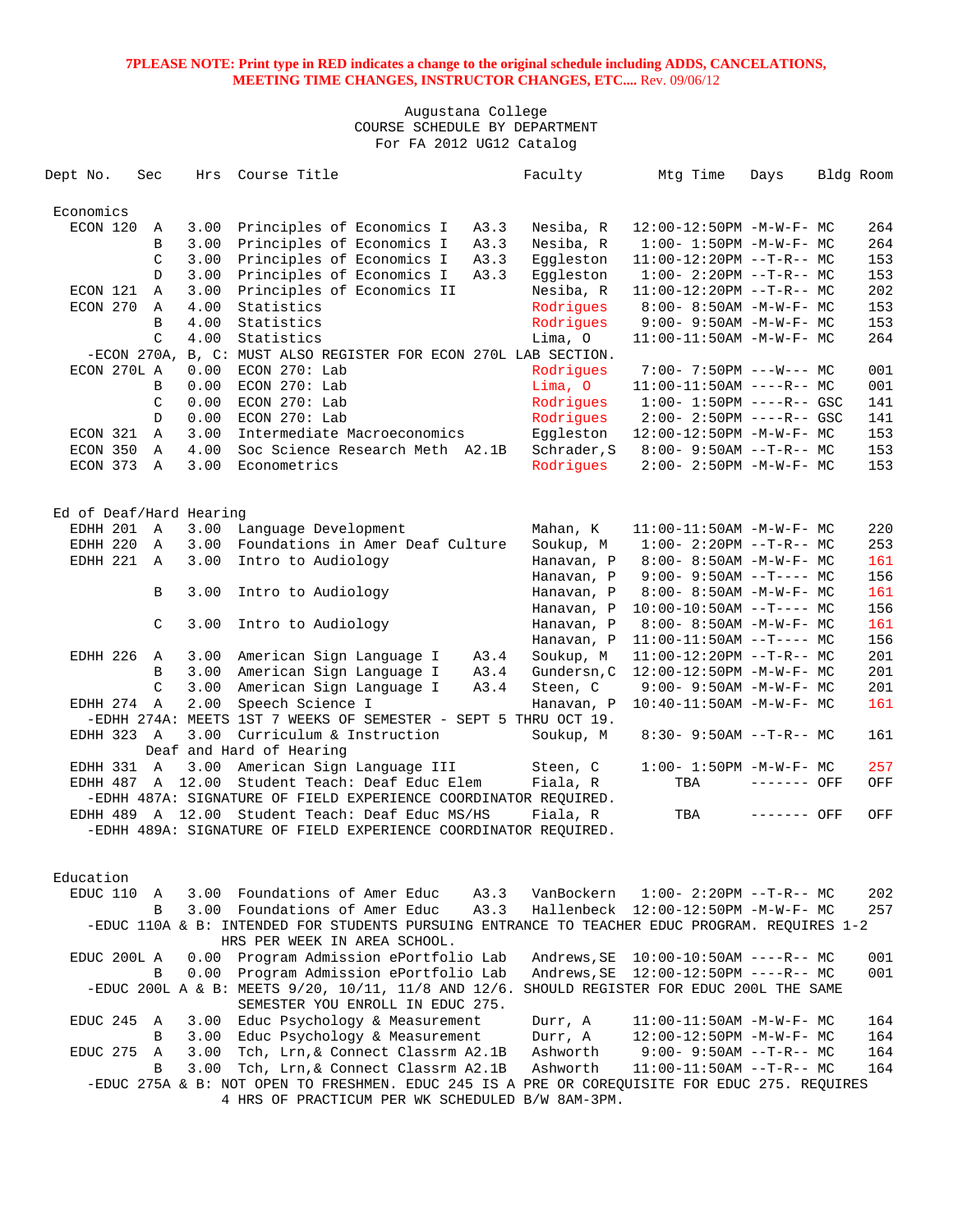| Dept No.                 | Sec                        |              | Hrs Course Title                                                                                                     | Faculty            | Mtg Time                                                    | Days         | Bldg Room  |
|--------------------------|----------------------------|--------------|----------------------------------------------------------------------------------------------------------------------|--------------------|-------------------------------------------------------------|--------------|------------|
|                          |                            |              |                                                                                                                      |                    |                                                             |              |            |
| EDUC 290 A               |                            |              | 2.00 Theory of Reading in Elem School Ashworth                                                                       |                    | $1:00 - 2:50PM -T-R-- MC$                                   |              | 164        |
|                          |                            |              | -EDUC 290A: MEETS 9/6 - 10/18. ADMITTED TEACHER EDUC STUDENTS ONLY. REQUIRES 4-6 HRS OF                              |                    |                                                             |              |            |
|                          |                            |              | OBSERVATION & PARTICIPATION IN AREA SCHOOLS.                                                                         |                    |                                                             |              |            |
|                          | B                          |              | 2.00 Theory of Reading in Elem School                                                                                | Ashworth           | $1:00-2:50PM -T-R--MC$                                      |              | 164        |
|                          |                            |              | -EDUC 290B: MEETS 10/23 - 12/11. ADMITTED TEACHER EDUC STUDENTS ONLY. REQUIRES 4-6 HRS OF                            |                    |                                                             |              |            |
|                          |                            |              | OBSERVATION & PARTICIPATION IN AREA SCHOOLS.                                                                         |                    |                                                             |              |            |
| EDUC 297 A               |                            |              | 3.00 TOPICS:                                                                                                         |                    |                                                             |              |            |
|                          |                            |              | ENL - Linquistics                                                                                                    | D'Souza            | $6:00-9:00PM$ --T---- MC                                    |              | 164        |
| EDUC 300L A              |                            |              | 0.00 Pre-Student Teach ePortfolio Lab                                                                                |                    | Andrews, SE   10:00-10:50AM ----R-- MC                      |              | 001        |
|                          | B                          |              | 0.00 Pre-Student Teach ePortfolio Lab                                                                                |                    |                                                             |              | 001        |
|                          |                            |              | -EDUC 300L A & B: MEETS 9/13, 10/4, 11/1 AND 11/29. SHOULD REGISTER FOR EDUC 300L THE SEMESTER                       |                    |                                                             |              |            |
|                          |                            |              | PRIOR TO STUDENT TEACHING.                                                                                           |                    |                                                             |              |            |
| EDUC 301 A<br>EDUC 310 E |                            |              | 2.00 Methods Teaching Elem/MS Science<br>3.00 Sec School Methods: MDFL                                               | Hall, C<br>Ogdie   | $2:00 - 2:50PM -M-W-F - GSC$<br>$11:00-11:50AM$ -M-W-F- HUM |              | 163<br>317 |
|                          | G                          | 3.00         | Sec School Methods: PHYS EDUC                                                                                        | Klungseth          | 7:00-10:00PM ---W--- ELMN                                   |              | 241        |
|                          | $\mathbf{I}$               | 3.00         | Sec School Methods: SOC STUDIES                                                                                      | Van Sloten         | $6:00-9:00PM -M--- MC$                                      |              | 253        |
|                          |                            |              | -EDUC 310E, G, I: ADMITTED TEACHER EDUC STUDENTS ONLY.                                                               |                    |                                                             |              |            |
| EDUC 320 A               |                            |              | 3.00 Children's Lit & Language Arts                                                                                  | Laurich            | $8:00 - 8:50AM - M - W - F - MC$                            |              | 164        |
|                          |                            |              | -EDUC 320A: ADMITTED TEACHER EDUC STUDENTS ONLY. MUST ALSO REGISTER FOR EDUC 325. PLAN TO SPEND                      |                    |                                                             |              |            |
|                          |                            |              | 2 HRS IN FIELD 1 MORNING PER WEEK.                                                                                   |                    |                                                             |              |            |
| EDUC 325 A               |                            | 3.00         | Teach of Read in Elem & Mid Sch                                                                                      | Laurich            | $9:00 - 9:50AM -M-W-F - MC$                                 |              | 164        |
|                          |                            |              | -EDUC 325A: ADMITTED TEACHER EDUC STUDENTS ONLY. MUST ALSO REGISTER FOR EDUC 320. PLAN TO SPEND                      |                    |                                                             |              |            |
|                          |                            |              | 2 HRS IN FIELD 1 MORNING PER WEEK.                                                                                   |                    |                                                             |              |            |
| EDUC 330 A               |                            |              | 3.00 Foundations&Methods-Middle Level                                                                                | Durr, A            | $2:00 - 2:50PM -M-W-F - MC$                                 |              | 164        |
|                          |                            |              | -EDUC 330A: ADMITTED TEACHER EDUC STUDENTS ONLY.                                                                     |                    |                                                             |              |            |
| EDUC 335 A               |                            |              | 3.00 Literacy in the Content Area                                                                                    |                    |                                                             |              | 161        |
|                          |                            |              | -EDUC 335A: ADMITTED TEACHER EDUC STUDENTS ONLY.                                                                     |                    |                                                             |              |            |
| EDUC 345 A               |                            |              | 3.00 Adolescent Development<br>A1.2                                                                                  | Feinstein          | $1:00 - 1:50PM - M - W - F - MC$                            |              | 161        |
|                          |                            |              | -EDUC 345A: ADMITTED TEACHER EDUC STUDENTS ONLY.                                                                     |                    |                                                             |              |            |
| EDUC 350 A               |                            |              | 2.00 Teaching Soc Studies Elem & MS                                                                                  | Skogstad           | $6:00-8:00PM -M--- MC$                                      |              | 164        |
|                          |                            |              | -EDUC 350A: ADMITTED TEACHER EDUC STUDENTS ONLY. REQUIRES 4-6 HRS OF OBSERVATION & PARTICIPATION<br>IN AREA SCHOOLS. |                    |                                                             |              |            |
| EDUC 355                 | A                          | 3.00         | Human Relations in Education                                                                                         | VanBockern         | $8:30 - 9:50AM -T-R--MC$                                    |              | 120        |
| EDUC 360 A               |                            |              | 3.00 Foundations of ENL                                                                                              | Gaudet, M          | $6:00 - 9:00PM$ ----R-- MC                                  |              | 164        |
| EDUC 400L A              |                            | 0.00         | Student Teacher ePortfolio Lab                                                                                       | Andrews, SE        | TBA                                                         | $------$ MC  |            |
| EDUC 470 A               |                            | 12.00        | Student Teach: All Grades                                                                                            | Fiala, R           | TBA                                                         | $-----$ OFF  | OFF        |
| EDUC 471 A               |                            | 12.00        | Student Teach: Middle School                                                                                         | Fiala, R           | TBA                                                         | $------$ OFF | OFF        |
| EDUC 472 A               |                            | 12.00        | Student Teach: Elementary                                                                                            | Fiala, R           | TBA                                                         | ------- OFF  | OFF        |
| EDUC 473 A               |                            | 12.00        | Student Teach: Kindergarten                                                                                          | Fiala, R           | TBA                                                         | $------$ OFF | OFF        |
|                          |                            |              | EDUC 474 A 12.00 Student Teach: Secondary                                                                            | Fiala, R           | TBA                                                         | $------$ OFF | OFF        |
|                          |                            |              | -EDUC 470, 471, 472, 473 & 474A: SIGNATURE OF FIELD EXPERIENCE COORDINATOR REQUIRED.                                 |                    |                                                             |              |            |
|                          |                            |              |                                                                                                                      |                    |                                                             |              |            |
|                          |                            |              |                                                                                                                      |                    |                                                             |              |            |
| English                  |                            |              |                                                                                                                      |                    |                                                             |              |            |
| ENGL 110                 | Α                          | 4.00         | First-Year Composition<br>A2.1A                                                                                      | Looney, S          | 8:00- 8:50AM -MT-RF- HUM                                    |              | 201        |
|                          | B                          | 4.00         | First-Year Composition<br>A2.1A                                                                                      | Boyens, B          | 8:40- 9:50AM -M-W-F- HUM                                    |              | 231        |
|                          | $\mathsf C$                | 4.00         | First-Year Composition<br>A2.1A                                                                                      | Harris, Mit        | 8:40- 9:50AM -M-W-F- HUM                                    |              | 103        |
|                          | D                          | 4.00         | First-Year Composition<br>A2.1A                                                                                      | Rives, D           | 10:40-11:50AM -M-W-F- HUM                                   |              | 202        |
|                          | $\mathbf E$<br>$\mathbf F$ | 4.00         | First-Year Composition<br>A2.1A                                                                                      | Holm, A<br>Gerling | 12:00-12:50PM -MT-RF- HUM                                   |              | 103        |
|                          | G                          | 4.00<br>4.00 | First-Year Composition<br>A2.1A<br>First-Year Composition<br>A2.1A                                                   | Gerling            | 2:00- 2:50PM -MT-RF- HUM<br>11:00-11:50AM -MT-RF- HUM       |              | 102<br>103 |
|                          | $\mathbf{V}$               | 4.00         | First-Year Composition<br>A2.1A                                                                                      | Nelson, C          | $1:00-1:50PM -MTWRF-HUM$                                    |              | 103        |
|                          | W                          | 4.00         | First-Year Composition<br>A2.1A                                                                                      | Nelson, C          | 2:00- 2:50PM -MTWRF- HUM                                    |              | 103        |
|                          |                            |              | -ENGL 110V & W: OPEN ONLY TO FROSH WHOSE ENGL & READ ACT AVERAGE 19 OR LOWER.                                        |                    |                                                             |              |            |
| ENGL 115                 | Α                          | 3.00         | News Reporting & Writing<br>A2.1B                                                                                    | Miller, J          | $2:00 - 2:50PM -M-W-F - HUM$                                |              | 123        |
| ENGL 200                 | Α                          | 3.00         | Literary Experience A2.1B & A3.5                                                                                     | Gohl, J            | $8:30 - 9:50AM -T-R-- HUM$                                  |              | 102        |
|                          | B                          | 3.00         | Literary Experience A2.1B & A3.5                                                                                     | Rives, D           | 9:00- 9:50AM -M-W-F- HUM                                    |              | 202        |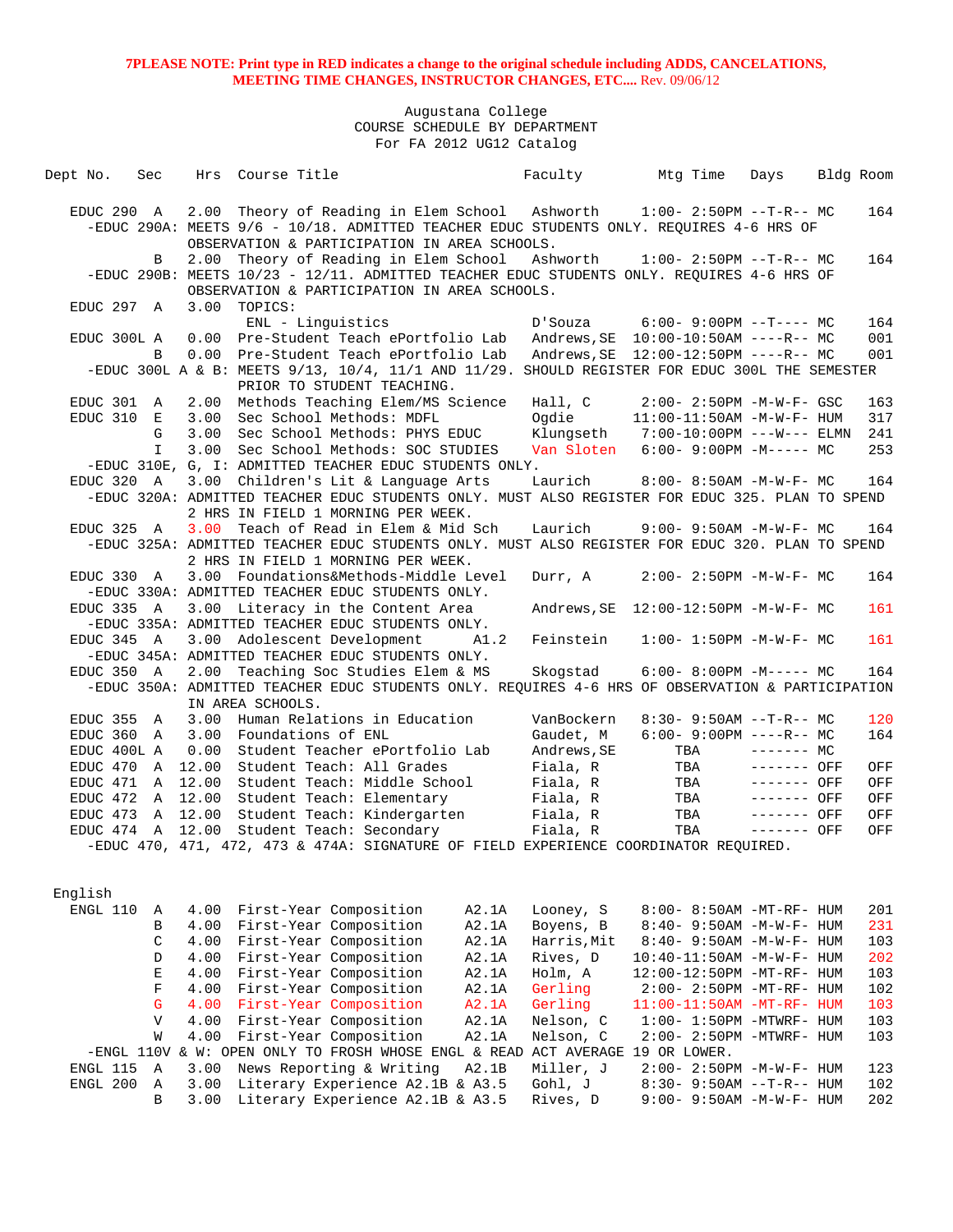| Dept No. |                         | Sec            | Hrs          | Course Title                                | Faculty     | Mtg Time                                  | Days         | Bldg Room   |
|----------|-------------------------|----------------|--------------|---------------------------------------------|-------------|-------------------------------------------|--------------|-------------|
|          |                         |                |              |                                             |             |                                           |              |             |
|          |                         | C              | 3.00         | Literary Experience A2.1B & A3.5            | Looney, S   | $11:00-11:50AM$ -M-W-F- HUM               |              | 201         |
|          |                         | D              | 3.00         | Literary Experience A2.1B & A3.5            | Nelson, C   | $11:00-12:20PM$ --T-R-- HUM               |              | 102         |
|          |                         | E              | 3.00         | Literary Experience A2.1B & A3.5            | Hanson, D   | 12:00-12:50PM -M-W-F- HUM                 |              | 102         |
|          |                         |                |              | -ENGL 200E: NORTHERN PLAINS SECTION         |             |                                           |              |             |
|          |                         | F              | 3.00         | Literary Experience A2.1B & A3.5            | Boyens, B   | $1:00 - 1:50PM -M-W-F- HUM$               |              | 102         |
|          |                         | G              | 3.00         | Literary Experience A2.1B & A3.5            | Harris, Mit | $2:00-2:50PM -M-W-F- HUM$                 |              | 202         |
|          | ENGL 226                | A              | 3.00         | World Literature II<br>A3.1B                | Hanson, D   | 9:00- 9:50AM -M-W-F- HUM                  |              | 102         |
|          | ENGL 230                | A              | 3.00         | Intro to British Literary Hist              | Hicks, P    | $11:00-12:20PM -T-R--HUM$                 |              | 301         |
|          | ENGL 239 A              |                | 3.00         | Advanced Journalism<br>A2.1B                | Gale, D.    | $8:00 - 8:50AM - M - W - F - HUM$         |              | 202         |
|          | ENGL 300                | A              | 3.00         | Seminar in Earlier British Liter            | Harris, Mit | $1:00 - 2:20PM -T-R--HUM$                 |              | 106         |
|          | ENGL 301                | A              | 3.00         | English Grammar                             | Dickinson   | 11:00-11:50AM -M-W-F- HUM                 |              | 102         |
|          | ENGL 311 A              |                | 3.00         | Advanced Composition<br>A2.1B               | Hicks, P    | $9:00 - 9:50AM - M - W - F - HUM$         |              | 323         |
|          | ENGL 320                | A              | 3.00         | Seminar in Earlier American Lit             | Hanson, D   | $1:00 - 1:50PM - M - W - F - HUM$         |              | 106         |
|          | ENGL 340 A              |                | 3.00         | Seminar in Non-Western Lit A3.6             | Looney, S   | $2:00 - 2:50PM -M-W-F - HUM$              |              | 325         |
|          | Exercise Science        |                |              |                                             |             |                                           |              |             |
|          | EXSC 277 A              |                | 2.00         | Motor Development                           |             | Melsted, $G$ $11:00-11:50AM$ --T-R-- ELMN |              | 230         |
|          |                         |                | 3.00         |                                             |             |                                           |              |             |
|          | EXSC 325                | A              |              | Kinesiology/Biomechanics                    |             | Thompson, K 8:00-8:50AM -M-W-F- ELMN      |              | 241         |
|          | EXSC 360<br>EXSC 397    | A<br>A         | 3.00<br>3.00 | Fitness Measure & Exerc Prescrip<br>TOPICS: | Barkley, S  | $9:00 - 9:50AM - M - W - F - ELMN$        |              | 241         |
|          |                         |                |              | Strength/Conditioning Cert Prep             | Chambers    | 12:00-12:50PM -M-W-F- ELMN                |              | 180         |
|          | EXSC 490                | A              | 1.00         | Fitness Seminar                             | Barkley, S  | $9:00 - 9:50AM$ ----R-- ELMN              |              | 230         |
|          |                         |                |              |                                             |             |                                           |              |             |
| French   |                         |                |              |                                             |             |                                           |              |             |
|          | <b>FREN 110</b>         | A              | 3.00         | Intro to French I<br>A3.4                   | Thompsen    | $9:00 - 9:50AM - M - W - F - HUM$         |              | 320         |
|          |                         | B              | 3.00         | A3.4<br>Intro to French I                   | Thompsen    | $11:00-11:50AM$ -M-W-F- HUM               |              | 320         |
|          | <b>FREN 210</b>         | <b>A</b>       | 4.00         | Intermediate French I                       | Fish        | $2:00 - 2:50PM - MTWR - - HUM$            |              | 320         |
|          | <b>FREN 321 A</b>       |                | 4.00         | French Conv & Comp II<br>A2.1B              | Fish        | 10:40-11:50AM -M-W-F- HUM                 |              | 325         |
|          | FREN 400                | A              | 1.00         | Honors Thesis                               | Fish        | TBA                                       | $------$ HUM |             |
|          |                         |                |              |                                             |             |                                           |              |             |
|          | General Studies         |                |              |                                             |             |                                           |              |             |
|          | GENL 097 A              |                | 1.00         | New Student Seminar<br>A1.1                 | STAFF       | $10:00-10:50AM$ ----R-- ADMN              |              |             |
|          | GENL 107 A              |                | 16.00        | The Washington Semester                     | Wanless, E  | TBA                                       | ------- OFF  | <b>INTR</b> |
|          | GENL 116                | $\overline{A}$ | 1.00         | Becoming a Master Student                   | Dickinson   | 5:15- 6:15PM -M--R-- HUM                  |              | 102         |
|          |                         |                |              | -GENL 116A: MEETS SEPT 6 THRU OCT 18.       |             |                                           |              |             |
|          |                         | B              | 1.00         | Becoming a Master Student                   | Howard, J   | $10:00-10:50AM$ --T-R-- LIBR              |              | 229         |
|          |                         |                |              | -GENL 116B: MEETS OCT 25 THRU DEC 11.       |             |                                           |              |             |
|          | GENL 492 A              |                | 3.00         | Senior Capstone:<br>A4.3                    |             |                                           |              |             |
|          |                         |                |              | The Right to Health & Respect               | Bunger      | $6:00 - 9:00PM$ ----R-- MC                |              | 201         |
|          |                         |                |              |                                             | Abbott, K   |                                           |              |             |
|          |                         | В              |              | 3.00 US Sci Policy: Contour/Cost/Benft      | Wright, R   | $11:00-12:20PM$ --T-R-- GSC               |              | 201         |
|          |                         |                |              |                                             | Wells, E    |                                           |              |             |
|          |                         | C              | 3.00         | Ragged Edge Life: Reli/Med Meet             | Pederson, A | $4:30 - 7:30PM -M---$ HUM                 |              | 123         |
|          |                         |                |              |                                             | Harris, MH  |                                           |              |             |
|          |                         |                |              |                                             | Schellingr  |                                           |              |             |
|          |                         |                |              |                                             |             |                                           |              |             |
|          | Geography/Earth Science |                |              |                                             |             |                                           |              |             |
|          | GEOG 220 A              |                |              | 3.00 Phys Geog & Earth/Space Science        | Olness, V   | $8:00 - 9:50AM -T-R- GSC$                 |              | 163         |
|          |                         |                |              |                                             |             |                                           |              |             |
| German   |                         |                |              |                                             |             |                                           |              |             |
|          | GERM 110                | Α              | 3.00         | Intro to German I<br>A3.4                   | Lhotzky, M  | $11:00-11:50AM$ -M-W-F- HUM               |              | 231         |
|          |                         | В              | 3.00         | A3.4<br>Intro to German I                   | Lhotzky, S  | $1:00 - 1:50PM - M - W - F - HUM$         |              | 301         |
|          |                         |                |              |                                             |             |                                           |              |             |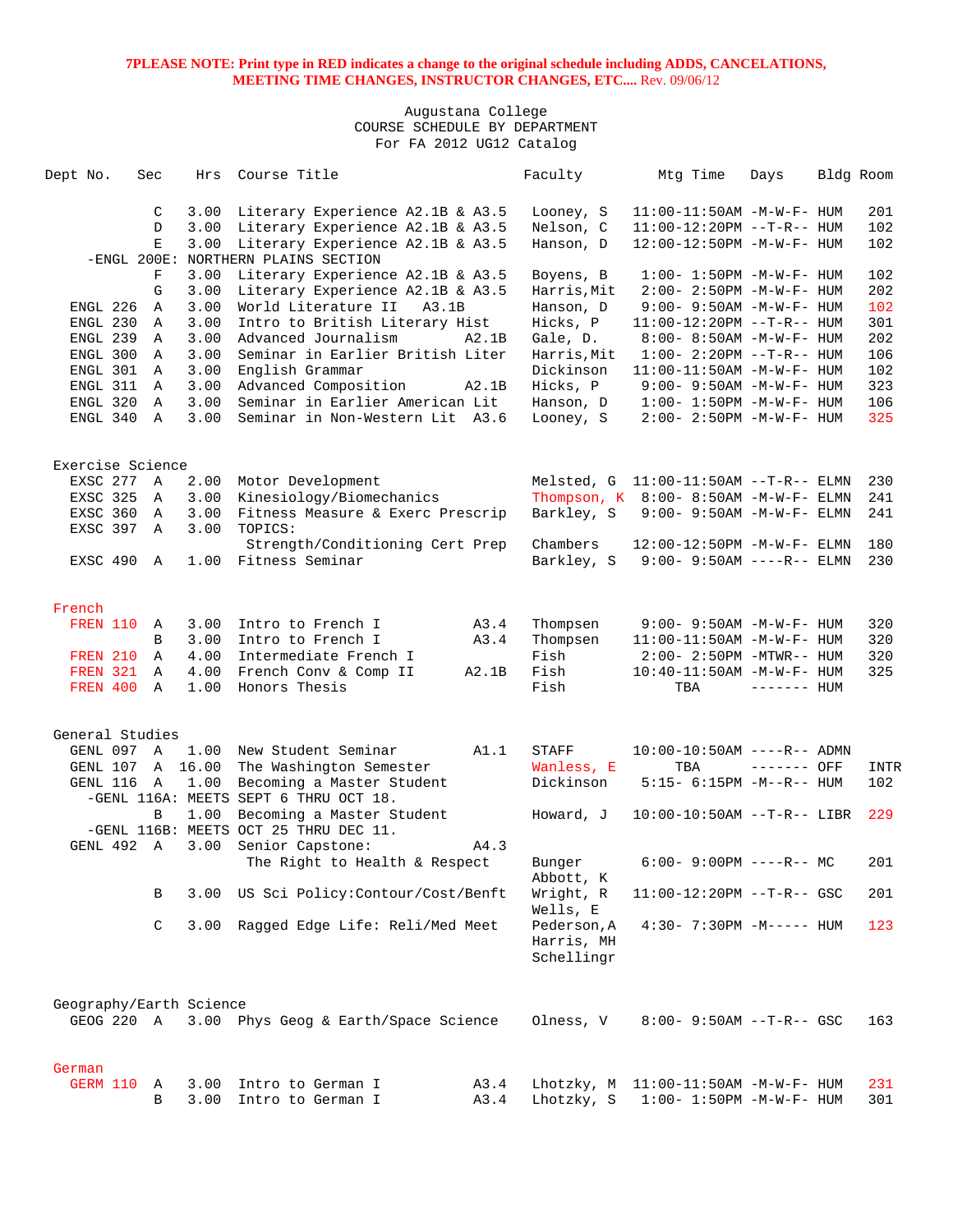| Dept No.                                                                                                                                                    | Sec                                                                                                            | Hrs                                                                                                          | Course Title                                                                                                                                                                                                                                                                                                                                                                                   |                                                             | Faculty                                                                                                                                                                                            | Mtg Time                                                                                                                                                                                                                                                                                                                                                                    | Days                      | Bldg Room |                                                                                  |
|-------------------------------------------------------------------------------------------------------------------------------------------------------------|----------------------------------------------------------------------------------------------------------------|--------------------------------------------------------------------------------------------------------------|------------------------------------------------------------------------------------------------------------------------------------------------------------------------------------------------------------------------------------------------------------------------------------------------------------------------------------------------------------------------------------------------|-------------------------------------------------------------|----------------------------------------------------------------------------------------------------------------------------------------------------------------------------------------------------|-----------------------------------------------------------------------------------------------------------------------------------------------------------------------------------------------------------------------------------------------------------------------------------------------------------------------------------------------------------------------------|---------------------------|-----------|----------------------------------------------------------------------------------|
| <b>GERM 210</b><br><b>GERM 321</b><br>GERM 400                                                                                                              | Α<br>Α<br>$\mathbb{A}$                                                                                         | 4.00<br>4.00<br>1.00                                                                                         | Intermediate German I<br>German Conv & Comp II<br>Honors Thesis                                                                                                                                                                                                                                                                                                                                | A2.1B                                                       | Lhotzky, S<br>Lhotzky, S<br>Lhotzky, S                                                                                                                                                             | $2:00 - 2:50PM - MTW - F - HUM$<br>12:00-12:50PM -MTW-F- HUM<br>TBA                                                                                                                                                                                                                                                                                                         | $------$ HUM              |           | 301<br>302                                                                       |
| Gerontology<br>GERO 220 A<br>GERO 395                                                                                                                       | Α                                                                                                              | 3.00<br>3.00                                                                                                 | Social Gerontology<br>Internship in Gerontology I                                                                                                                                                                                                                                                                                                                                              |                                                             | Schrader, S<br>Schrader, S                                                                                                                                                                         | $1:00 - 1:50PM - M - W - F - MC$<br>TBA                                                                                                                                                                                                                                                                                                                                     | ------- OFF               |           | 102<br>OFF                                                                       |
| GERO 396                                                                                                                                                    | Α                                                                                                              | 4.00                                                                                                         | Internship in Gerontology II                                                                                                                                                                                                                                                                                                                                                                   |                                                             | Schrader, S                                                                                                                                                                                        | TBA                                                                                                                                                                                                                                                                                                                                                                         | ------- OFF               |           | OFF                                                                              |
| Government/Intl Affairs<br>GOVT 110<br>GOVT 120<br>GOVT 190<br>GOVT 200<br>GOVT 285<br>GOVT 335<br>GOVT 345<br>GOVT 350<br>GOVT 360<br>GOVT 390<br>GOVT 391 | Α<br>B<br>C<br>Α<br>B<br>Α<br>$\mathbb{A}$<br>$\mathbb{A}$<br>Α<br>Α<br>Α<br>Α<br>$\mathbb{A}$<br>$\mathbb{A}$ | 3.00<br>3.00<br>3.00<br>3.00<br>3.00<br>3.00<br>3.00<br>3.00<br>3.00<br>3.00<br>4.00<br>4.00<br>2.00<br>2.00 | Intro to Government<br>Intro to Government<br>Intro to Government<br>Politics in a Diverse World A3.6<br>Politics in a Diverse World A3.6<br>Humans in Conflict<br>American Government<br>The Quest for Justice<br>Elections, Public Opinion& Media<br>Ident Cnflct & Wld Pol A3.6&2.1B<br>Soc Science Research Meth A2.1B<br>Con Law: Government Powers<br>Research Seminar<br>Honors Seminar | A3.3<br>A3.3<br>A3.3<br>A1.2<br>A2.1B<br>A2.1B              | Johnson, Jl<br>Johnson, Jl<br>Schotten<br>Dndelinger<br>Dndelinger<br>Wanless, E<br>Wanless, E<br>Johnson, Jl<br>Wanless, E<br>Dndelinger<br>Schrader, S<br>Schotten<br>Johnson, Jl<br>Johnson, Jl | 9:00- 9:50AM -M-W-F- MC<br>$11:00-11:50AM$ -M-W-F- MC<br>12:00-12:50PM -M-W-F- MC<br>$8:30 - 9:50AM -T-R-- MC$<br>$1:00-2:20PM -T-R--MC$<br>$2:00 - 2:50PM -M-W-F - MC$<br>11:00-11:50AM -M-W-F- MC<br>$1:00 - 1:50PM - M - W - F - MC$<br>9:00- 9:50AM -M-W-F- MC<br>$8:00 - 8:50AM - M - W - F - MC$<br>$8:00 - 9:50AM -T-R-- MC$<br>$1:00-2:50PM -T-R--MC$<br>TBA<br>TBA | $------MC$<br>$------$ MC |           | 255<br>201<br>103<br>201<br>201<br>103<br>257<br>253<br>103<br>264<br>153<br>264 |
| GREEK COURSES: See CLAS                                                                                                                                     |                                                                                                                |                                                                                                              |                                                                                                                                                                                                                                                                                                                                                                                                |                                                             |                                                                                                                                                                                                    |                                                                                                                                                                                                                                                                                                                                                                             |                           |           |                                                                                  |
| HEBREW COURSES: See RELI                                                                                                                                    |                                                                                                                |                                                                                                              |                                                                                                                                                                                                                                                                                                                                                                                                |                                                             |                                                                                                                                                                                                    |                                                                                                                                                                                                                                                                                                                                                                             |                           |           |                                                                                  |
| History                                                                                                                                                     |                                                                                                                |                                                                                                              |                                                                                                                                                                                                                                                                                                                                                                                                |                                                             |                                                                                                                                                                                                    |                                                                                                                                                                                                                                                                                                                                                                             |                           |           |                                                                                  |
| HIST 110                                                                                                                                                    | Α<br>B<br>C<br>D<br>E<br>$\mathbf{F}% _{0}$<br>$\overline{G}$                                                  | 3.00<br>3.00<br>3.00<br>3.00<br>3.00<br>3.00<br>3.00                                                         | Western Civilization I<br>Western Civilization I<br>Western Civilization I<br>Western Civilization I<br>Western Civilization I<br>Western Civilization I<br>Western Civilization I                                                                                                                                                                                                             | A3.1A<br>A3.1A<br>A3.1A<br>A3.1A<br>A3.1A<br>A3.1A<br>A3.1A | Dipple, G<br>Conover<br>Conover<br>Pehl, M<br>Pehl, M<br>Preston, M<br>Preston                                                                                                                     | 8:00- 8:50AM -M-W-F- MC<br>$9:00 - 9:50AM - M - W - F - MC$<br>$11:00-11:50AM$ -M-W-F- MC<br>12:00-12:50PM -M-W-F- MC<br>$1:00 - 1:50PM -M-W-F - MC$<br>2:00- 2:50PM -M-W-F- MC<br>$11:00-11:50AM$ -M-W-F- MC                                                                                                                                                               |                           |           | 202<br>202<br>202<br>202<br>202<br>202<br>153                                    |
| HIST 111<br>HIST 112                                                                                                                                        | $\mathbb A$<br>A                                                                                               | 3.00<br>3.00                                                                                                 | Western Civilization II<br>Art Hist I: Prehist-Renaiss A3.1A                                                                                                                                                                                                                                                                                                                                   | A3.1B                                                       | Welch<br>Twa, L                                                                                                                                                                                    | $8:00 - 8:50AM$ -M-W-F- MC<br>9:00- 9:50AM -M-W-F- GSC                                                                                                                                                                                                                                                                                                                      |                           |           | 201<br>100                                                                       |

| HIST 114   | A            |      | 3.00 Western Civ. I (Honors)             | A3.1A | Dipple, G  | $8:30 - 9:50AM -T-R--MC$          | 102 |
|------------|--------------|------|------------------------------------------|-------|------------|-----------------------------------|-----|
| HIST 120   | A            | 3.00 | American Exper. to 1877                  | A3.1B | Mullin, M  | $9:00 - 9:50AM - M - W - F - GSC$ | 207 |
| HIST 297   | A            | 3.00 | TOPICS:                                  |       |            |                                   |     |
|            |              |      | Imagining Antiquity                      |       | Dipple, G  | $11:00-12:20$ PM --T-R-- HUM      | 123 |
|            |              |      | B 3.00 Age of Discovery                  |       | Conover    | $1:00-2:20PM --T-R--MC$           | 103 |
| HIST 315 A |              |      | 3.00 Recent U.S. History                 |       | Pehl, M    | $8:30 - 9:50AM -T-R-- MC$         | 257 |
| $HTST$ 325 | $\mathbf{A}$ |      | 3.00 CANCELLED                           |       |            |                                   |     |
|            |              |      | HIST 352 A 3.00 History of Lakota/Dakota | A3.6  | Welch      | $11:00-11:50AM$ -M-W-F- MC        | 102 |
|            | $\mathbf{B}$ |      | 3.00 History of Lakota/Dakota            | A3.6  | Welch      | $1:00-1:50PM -M-W-F-MC$           | 153 |
| HTST 490   | A            | 3.00 | Senior Seminar                           | A2.1B | Preston, M | $9:00 - 9:50AM - M - W - F - MC$  | 157 |
|            |              |      |                                          |       |            |                                   |     |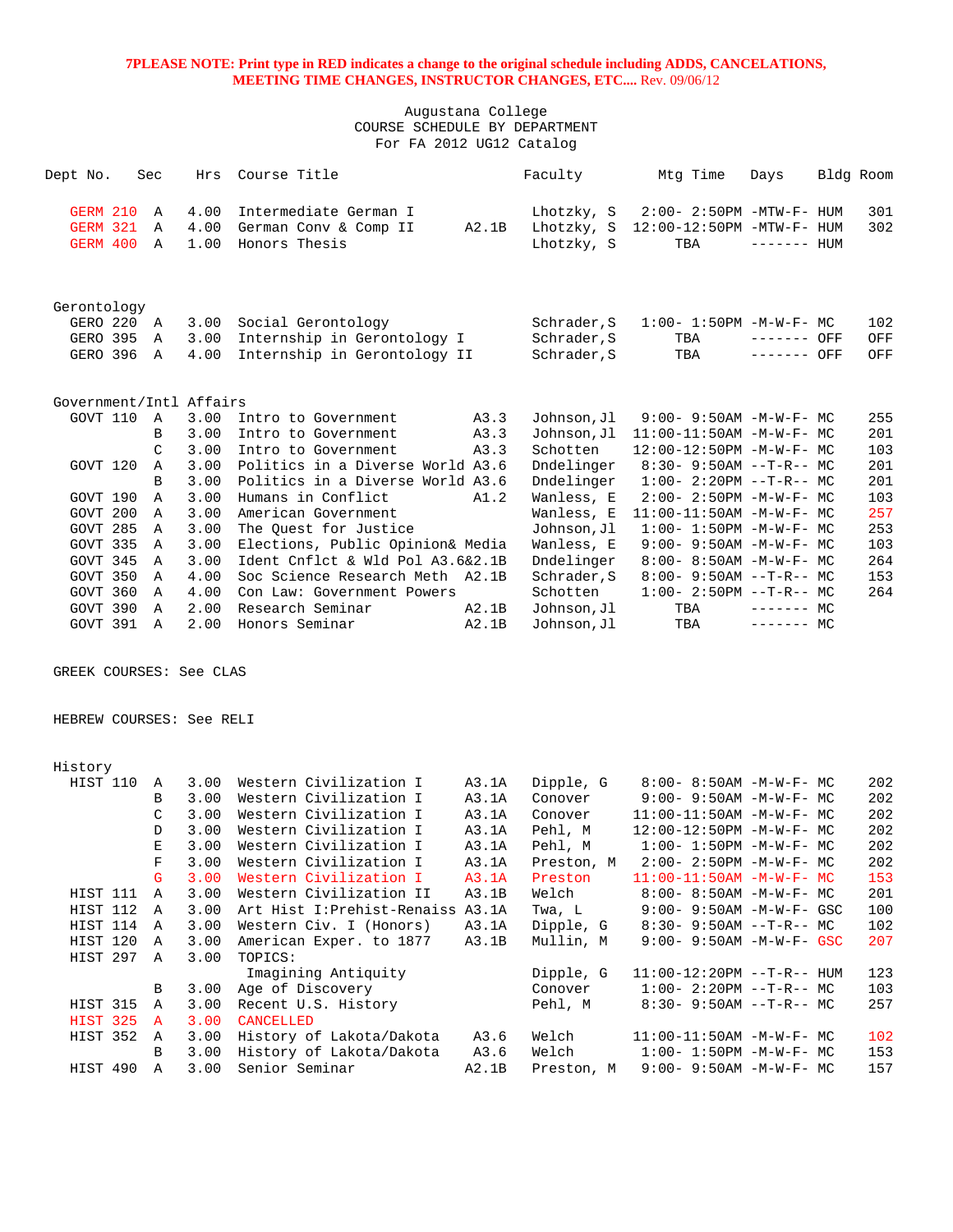| Dept No.                 | Sec           | Hrs          | Course Title                                              |              | Faculty               | Mtg Time                                                              | Days         | Bldg Room |           |
|--------------------------|---------------|--------------|-----------------------------------------------------------|--------------|-----------------------|-----------------------------------------------------------------------|--------------|-----------|-----------|
| Health                   |               |              |                                                           |              |                       |                                                                       |              |           |           |
| HLTH 216                 | A             | 2.00         | Stress Management                                         |              |                       | VanLaecken 12:00-12:50PM -M-W--- ELMN                                 |              |           | 241       |
| HLTH 222 A               |               | 2.00         | Nutrition & Exercise                                      |              |                       | Barkley, S 11:00-11:50AM --T-R-- ELMN                                 |              |           | 241       |
| HLTH 365 A               |               | 2.00         | Medical Aspects of Sport                                  |              | Boyens, S             | $2:00 - 3:40PM - M--- -$ ELMN                                         |              |           | 241       |
|                          |               |              |                                                           |              |                       |                                                                       |              |           |           |
| International Studies    |               |              |                                                           |              |                       |                                                                       |              |           |           |
| INST 200 A               |               |              | 1.00 Living & Learning Abroad                             |              | Grinager, D           | $3:00 - 3:50PM$ ----R-- HUM                                           |              |           | 302       |
| Sign Lang. Interpreting  |               |              |                                                           |              |                       |                                                                       |              |           |           |
| INTR 201 A               |               | 2.00         | Intro to Interpreting                                     |              | Gundersn, C           | $12:00-12:50PM$ --T-R-- MC                                            |              |           | 252       |
| INTR 334 A               |               | 3.00         | American Sign Language V                                  |              | Steen, C              | $11:00-11:50AM$ -M-W-F- MC                                            |              |           | 254       |
| INTR 340 A               |               | 3.00         | Interpretation I                                          | A2.1B        | Dyce, M               | $10:40-11:50AM$ --T-R-- MC                                            |              |           | 254       |
| INTR 344 A               |               | 3.00         | Amer Sign Language to English II                          |              | Dyce, M               | $8:30 - 9:50AM - M-W--- MC$                                           |              |           | 254       |
| INTR 345 A               |               | 3.00         | English to Amer Sign Language II                          |              | Gundersn, C           | $8:30 - 9:50AM -T-R--MC$                                              |              |           | 254       |
| Journalism               |               |              |                                                           |              |                       |                                                                       |              |           |           |
| <b>JOUR 095 A</b>        |               | 1.00         | Journalism Participation                                  |              |                       |                                                                       |              |           |           |
|                          |               |              | MIRROR                                                    |              | Miller, J             | TBA                                                                   | $------$ HUM |           | 222       |
|                          | В             | 1.00         | EDDA                                                      |              | Blank-Libr            | TBA                                                                   | ------- HUM  |           | 221       |
| <b>JOUR 115</b>          | Α             | 3.00         | News Reporting & Writing                                  | A2.1B        | Miller, J             | $2:00 - 2:50PM -M-W-F- HUM$                                           |              |           | 123       |
| <b>JOUR 239</b>          | A             | 3.00         | Advanced Journalism                                       | A2.1B        | Gale, D.              | $8:00 - 8:50AM - M - W - F - HUM$                                     |              |           | 202       |
| <b>JOUR 242 A</b>        |               | 3.00         | Editorial Skills I: Copy Editing                          |              | Gale, D.              | $11:00-12:20PM$ --T-R-- HUM                                           |              |           | 106       |
| <b>JOUR 245 A</b>        |               | 3.00         | Photojournalism                                           |              | Blank-Libr            | 9:00- 9:50AM -M-W-F- CVA                                              |              |           | 181A      |
| LATIN COURSES: See CLAS  |               |              |                                                           |              |                       |                                                                       |              |           |           |
|                          |               |              |                                                           |              |                       |                                                                       |              |           |           |
| Mathematics              |               |              |                                                           |              |                       |                                                                       |              |           |           |
| MATH 110<br>MATH 113     | A<br>A        | 3.00<br>3.00 | Structure of Mathematics<br>Methods of Teaching Elem Math |              | Smith, Jay<br>Laurich | $1:00 - 1:50PM - M - W - F - GSC$<br>$1:00 - 1:50PM - M - W - F - MC$ |              |           | 29<br>164 |
|                          |               |              | -MATH 113A: ADMITTED TEACHER EDUC STUDENTS ONLY.          |              |                       |                                                                       |              |           |           |
| MATH 140                 | A             | 3.00         | Quantitative Reasoning                                    | A2.3         | Cokeley               | $6:00 - 7:30PM -M--R--GSC$                                            |              |           | 21        |
|                          | B             | 3.00         | Ouantitative Reasoning                                    | A2.3         | Sorenson, T           | 9:00- 9:50AM -M-W-F- GSC                                              |              |           | 21        |
|                          | $\mathcal{C}$ | 3.00         | Quantitative Reasoning                                    | A2.3         | Sorenson, T           | 12:00-12:50PM -M-W-F- GSC                                             |              |           | 21        |
| MATH 150                 | Α             | 4.00         | Pre-Calculus                                              | A2.3         | Pierson               | $4:00 - 4:50PM - MTWR - - GSC$                                        |              |           | 21        |
|                          | B             | 4.00         | Pre-Calculus                                              | A2.3         | Olson, C              | $2:00-2:50PM -MTW-F-GSC$                                              |              |           | 21        |
| MATH 151                 | Α             | 4.00         | Calculus I                                                | A2.3         | Smith, Jay            | $9:00 - 9:50AM - MTW - F - GSC$                                       |              |           | 29        |
|                          | B             |              | 4.00 Calculus I                                           | A2.3         | Smith, Jay            | 2:00- 2:50PM -MTW-F- GSC                                              |              |           | 29        |
| MATH 152 A               | В             |              | 4.00 Calculus II<br>4.00 Calculus II                      | A2.3<br>A2.3 | Gregg, M<br>Olson, C  | 8:00- 8:50AM -MTW-F- GSC<br>11:00-11:50AM -MTW-F- GSC                 |              |           | 29<br>29  |
| MATH 200                 | $\mathbb A$   |              | 3.00 Foundations of Mathematics                           |              | Olson, C              | 8:00- 8:50AM -M-W-F- GSC                                              |              |           | 31        |
| MATH 310 A               |               |              | 3.00 Differential Equations                               |              | Gregg, M              | $9:00 - 9:50AM - M - W - F - GSC$                                     |              |           | 31        |
| MATH 315 A               |               |              | 3.00 Probability and Statistics                           |              | Sorenson, T           | $1:00 - 1:50PM - M - W - F - GSC$                                     |              |           | 31        |
| MATH 340 A               |               |              | 3.00 Abstract Algebra                                     |              | Gregg, M              | $11:00-12:20PM$ --T-R-- GSC                                           |              |           | 31        |
| Modern Foreign Languages |               |              |                                                           |              |                       |                                                                       |              |           |           |
| MDFL 397 A               |               |              | 3.00 TOPICS in MFL (non-lit):                             |              |                       |                                                                       |              |           |           |
|                          |               |              | Spain and Islam                                           |              | Rueter                | $1:00 - 1:50PM - M - W - F - HUM$                                     |              |           | 226       |
|                          |               |              |                                                           |              |                       |                                                                       |              |           |           |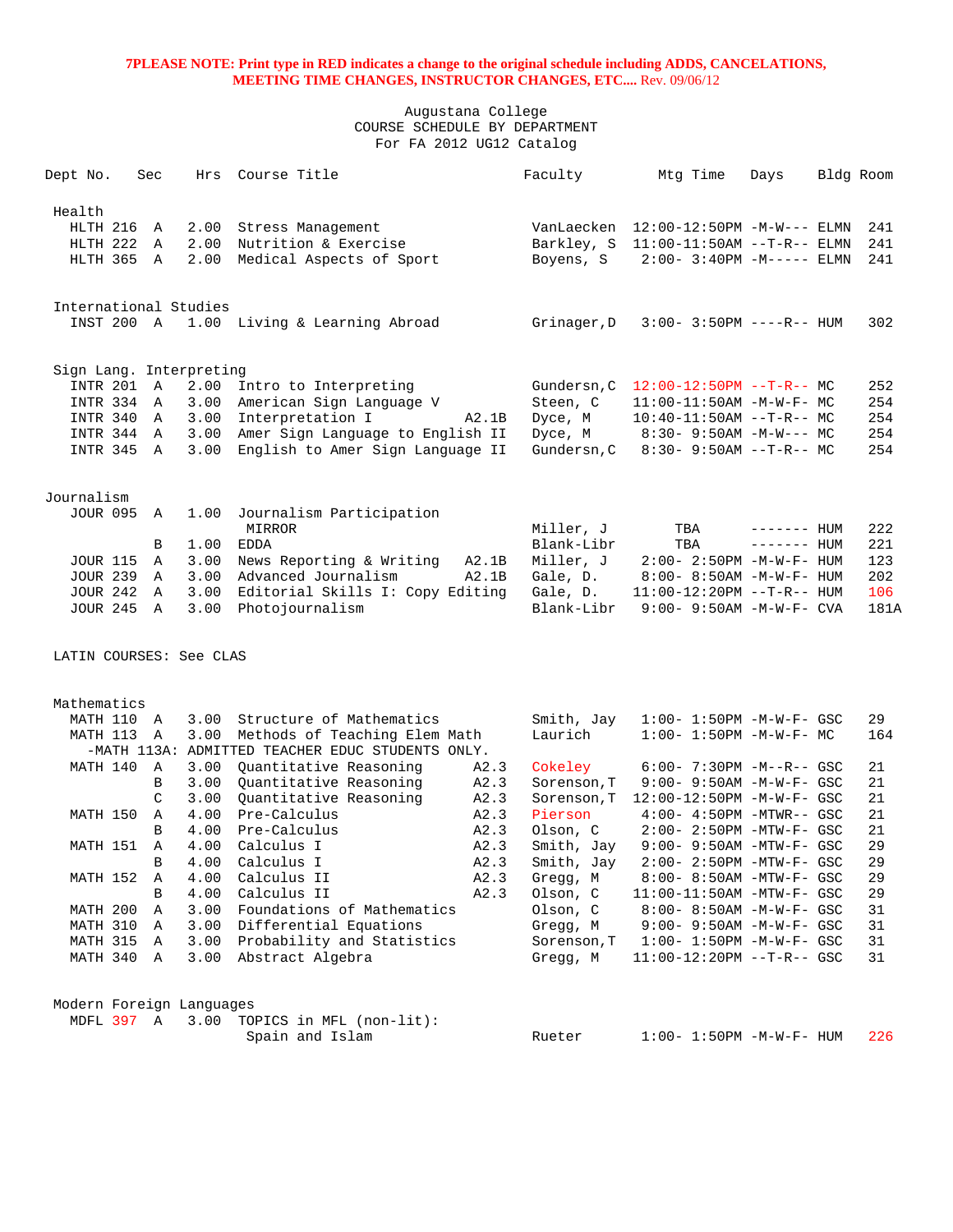| Dept No.          | Sec           | Hrs  | Course Title                       | Faculty     | Mtg Time                            | Days         | Bldg Room |
|-------------------|---------------|------|------------------------------------|-------------|-------------------------------------|--------------|-----------|
| Music             |               |      |                                    |             |                                     |              |           |
| MUSI 095          | A             | 1.00 | Music Ensemble:                    |             |                                     |              |           |
|                   |               |      | Augustana Choir                    | Nesheim     | 3:55- 5:10PM -MTWR-- HUM            |              | 173       |
|                   | В             | 1.00 | Collegiate Chorale                 | Svenningsn  | 12:00-12:50PM -M-W-F- HUM           |              | 173       |
|                   | D             | 1.00 | Angelus                            | Grevlos, L  | $3:00 - 3:50PM -M-W-F - HUM$        |              | 173       |
|                   | E             | 1.00 | Augustana Concert Band             | Schilf, P   | $4:00 - 5:30PM -M-WR-- HUM$         |              | 168       |
|                   | $\mathbf F$   | 1.00 | College/Community Band             | Isackson, M | 7:00- 9:20PM ----R-- HUM            |              | 168       |
|                   | Κ             | 1.00 | Aug Orchestra (Woods, Brass, Perc) | Stanichar   | $6:30 - 9:00 \text{PM}$ U------ HUM |              | 168       |
|                   |               |      |                                    | Stanichar   | $3:00-4:30PM -T--- HUM$             |              | 168       |
|                   | L             | 1.00 | Augustana Orchestra (Strings)      | Stanichar   | $6:30 - 9:00 \text{PM U----- HUM}$  |              | 168       |
|                   |               |      |                                    | Stanichar   | $3:00-4:30PM -T--- HUM$             |              | 168       |
|                   |               |      |                                    | Stanichar   | $3:00 - 4:30PM$ ---W--- HUM         |              | 178       |
|                   | М             | 1.00 | Symphonic Chorus                   | Johnson, J  | $7:00-10:00PM -M-----$ HUM          |              | 173       |
| MUSI 096          | Α             | 1.00 | Chamber Music:                     |             |                                     |              |           |
|                   |               |      | Opera Theatre Workshop             | Grevlos, L  | $3:00-3:50PM -T--- HUM$             |              | 173       |
|                   |               |      |                                    | Grevlos, L  | $10:00-10:50AM$ ----R-- HUM         |              | 178       |
|                   |               |      |                                    | Grevlos, L  | $4:00 - 5:00PM$ -----F- HUM         |              | 178       |
|                   | В             | 1.00 | Brass Quintet                      | Carlson, A  | TBA                                 | $------$ HUM |           |
|                   | C             | 1.00 | Saxophone Quartet                  | Isackson, M | TBA                                 | $------$ HUM | 134       |
|                   | D             | 1.00 | String                             | Melik-Step  | TBA                                 | $------$ HUM | 152       |
|                   | E             | 1.00 | Clarinet                           | Larson, A   | TBA                                 | $------$ HUM | 155       |
|                   | $\mathbf F$   | 1.00 | Flute Choir                        | Anderson, E | $3:00 - 3:50PM -M---$ HUM           |              | 178       |
|                   | H             | 1.00 | CANCELLED                          |             |                                     |              |           |
|                   | $\mathbf I$   | 1.00 | Percussion Ensemble                | Pennington  | $6:00 - 8:00PM$ ---W--- HUM         |              | 168       |
|                   | Κ             | 1.00 | Trombone Choir                     | Shoemaker   | $3:00 - 3:55PM -T--- HUM$           |              | 178       |
|                   | L             | 1.00 | String Quartet                     | Hufnagle    | TBA                                 | $------$ HUM | 50        |
|                   | M             | 1.00 | Jazz Lab                           | Isackson, M | $5:45-6:30PM --T--- HUM$            |              | 168       |
|                   | N             | 1.00 | Northlanders Jazz Combo            | Isackson, M | 8:15- 9:30PM -M----- HUM            |              | 168       |
|                   | O             | 1.00 | Accompanying Lab                   | Reid, D     | $12:00-12:50PM$ --T---- HUM         |              | 178       |
|                   | Q             | 1.00 | Mallet Keyboard Ensemble           | Pennington  | TBA                                 | $------$ HUM | 144       |
| MUSI 097          | Α             | 1.00 | Chamber Music Ensemble:            |             |                                     |              |           |
|                   |               |      | Chamber Choir                      | Nesheim     | $5:15- 6:15PM -M-W--- HUM$          |              | 173       |
|                   | В             | 1.00 | Brass Choir                        | Sherburne   | $3:00 - 3:50PM -M-W---$ HUM         |              | 168       |
|                   | $\mathcal{C}$ | 1.00 | Northlanders Jazz Band             | Isackson, M | $5:30-6:20PM -M--- HUM$             |              | 178       |
|                   |               |      |                                    | Isackson, M | $4:45 - 5:35PM -T--- HUM$           |              | 178       |
| MUSI 110          | Α             | 3.00 | The Understanding of Music A3.5B   | Svanoe, K   | $11:00-11:50AM$ -M-W-F- HUM         |              | 121       |
|                   | B             | 3.00 | The Understanding of Music A3.5B   | Svanoe, K   | 12:00-12:50PM -M-W-F- HUM           |              | 121       |
| MUSI 111          | Α             | 3.00 | History of Jazz<br>A3.5B           | Joyce, R    | $1:00 - 1:50PM - M - W - F - HUM$   |              | 231       |
| MUSI 120          | A             | 2.00 | Music Theory I:<br>A3.5B           | Svenningsn  | $1:00 - 1:50PM - M - W - F - HUM$   |              | 121       |
| MUSI 120L A       |               | 1.00 | Aural Skills Lab                   | Andrews, R  | $1:00 - 1:50PM -T-R-- HUM$          |              | 121       |
| <b>MUSI 152 A</b> |               | 1.00 | Beg Class Piano: Music Majors      | Schempp, M  | $8:00 - 8:50AM - M-W---$ HUM        |              | 146       |
|                   | $\, {\bf B}$  |      | 1.00 Beg Class Piano: Music Majors | Schempp, M  | $8:00-8:50AM --T-R--HUM$            |              | 146       |
| MUSI 161          | Α             |      | 1.00 Private Instruction: Strings  |             |                                     |              |           |
|                   |               |      | Violin-30 min.                     | Zamora, C   | TBA                                 | ------- HUM  | 11        |
|                   | AΜ            | 1.00 | Violin-50 min.                     | Zamora, C   | TBA                                 | ------- HUM  | 11        |
|                   | В             | 1.00 | Viola-30 min.                      | Sieh, T     | TBA                                 | ------- HUM  | 11        |
|                   | ΒM            | 1.00 | Viola-50 min.                      | Sieh, T     | TBA                                 | ------- HUM  | 11        |
|                   | C             | 1.00 | Violoncello-30 min.                | Hufnagle    | TBA                                 | ------- HUM  | 24        |
|                   | CM            | 1.00 | Violoncello-50 min.                | Hufnagle    | TBA                                 | ------- HUM  | 24        |
|                   | D             | 1.00 | Bass-30 min.                       | Chiarello   | TBA                                 | ------- HUM  | 5         |
|                   | DM            | 1.00 | Bass-50 min.                       | Chiarello   | TBA                                 | ------- HUM  | 5         |
|                   | Е             | 1.00 | Guitar                             | Gundersn, G | TBA                                 | ------- HUM  | 34        |
|                   | F             | 1.00 | Harp-30 min.                       | Vorhes, A   | TBA                                 | ------- HUM  | 151       |
|                   | FM            | 1.00 | Harp-50 min.                       | Vorhes, A   | TBA                                 | ------- HUM  | 151       |
| MUSI 161A A       |               | 1.00 | Private Instruction: Strings       |             |                                     |              |           |
|                   |               |      | Violin-30 min.                     | Lutow, J    | TBA                                 | ------- HUM  | 24        |
|                   | AΜ            | 1.00 | Violin-50 min.                     | Lutow, J    | TBA                                 | ------- HUM  | 24        |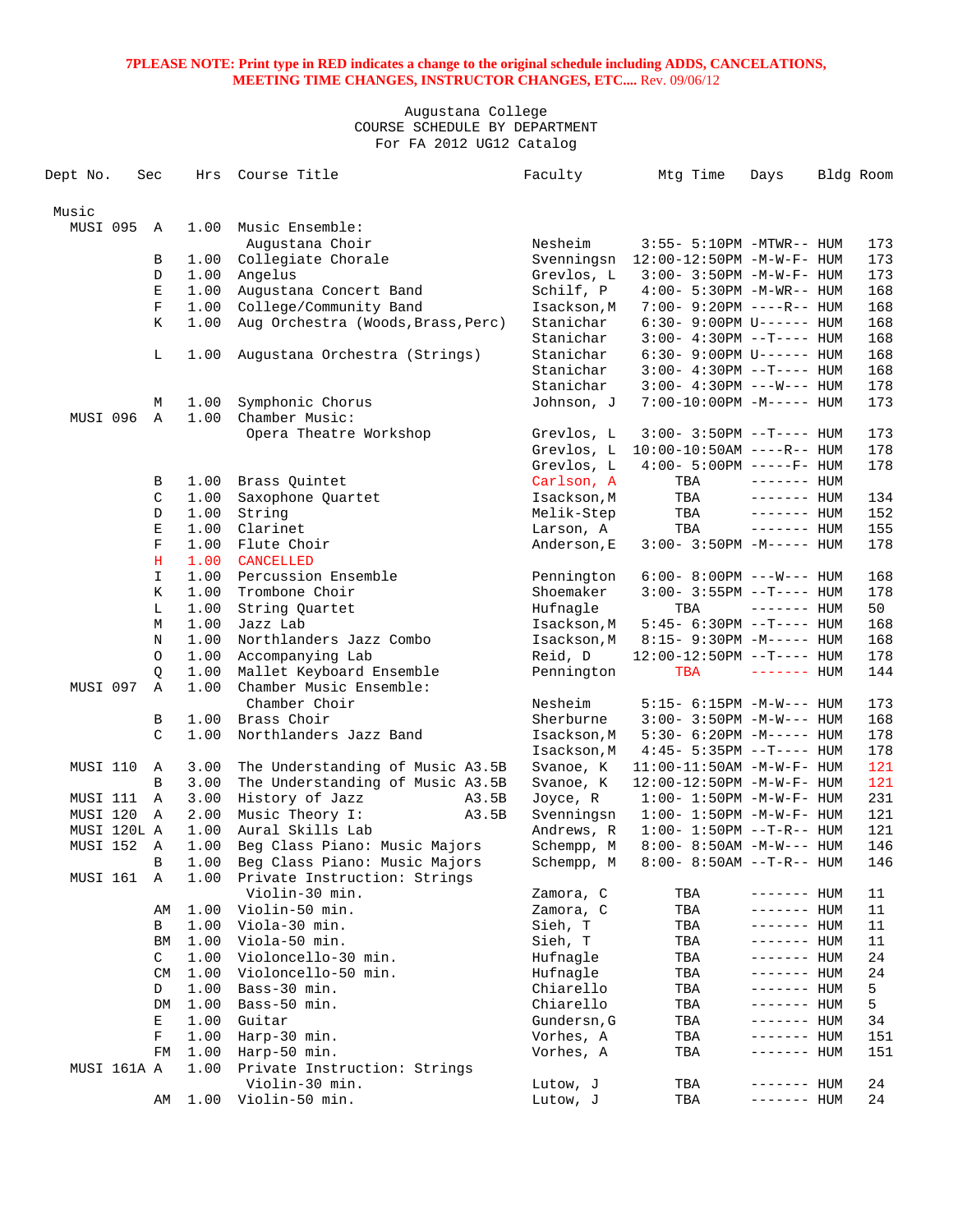| Dept No.        | Sec |             | Hrs  | Course Title                       | Faculty     | Mtg Time                    | Days         | Bldg Room       |
|-----------------|-----|-------------|------|------------------------------------|-------------|-----------------------------|--------------|-----------------|
|                 |     |             |      |                                    |             |                             |              |                 |
| MUSI 161B C     |     |             | 1.00 | Private Instruction: Strings       |             |                             |              |                 |
|                 |     |             |      | Violoncello-30 min.                | Melik-Step  | TBA                         | ------- HUM  | 152             |
|                 |     | CM          | 1.00 | Violoncello-50 min.                | Melik-Step  | TBA                         | ------- HUM  | 152             |
| MUSI 162        |     | Α           | 1.00 | Private Instruction: Woodwinds     |             |                             |              |                 |
|                 |     |             |      | Flute-30 min.                      | Masek, P    | TBA                         | $------$ HUM | 154             |
|                 |     | AΜ          | 1.00 | Flute-50 min.                      | Masek, P    | TBA                         | $------$ HUM | 154             |
|                 |     | В           | 1.00 | Oboe-30 min.                       | Paul, J     | TBA                         | $------$ HUM | 157             |
|                 |     | ΒM          | 1.00 | Oboe-50 min.                       | Paul, J     | TBA                         | $------$ HUM | 157             |
|                 |     | C           | 1.00 | Clarinet-30 min.                   | Hill, C     | TBA                         | ------- HUM  | 155             |
|                 |     |             |      |                                    | Larson, A   |                             |              |                 |
|                 |     | CM          | 1.00 | Clarinet-50 min.                   | Hill, C     | TBA                         | $------$ HUM | 155             |
|                 |     |             |      |                                    | Larson, A   |                             |              |                 |
|                 |     | D           | 1.00 | Bassoon-30 min.                    | Tomkins, J  | TBA                         | $------$ HUM | 157             |
|                 |     | DM          | 1.00 | Bassoon-50 min.                    | Tomkins, J  | TBA                         | $------$ HUM | 157             |
|                 |     | Е           | 1.00 | Saxophone-30 min.                  | Isackson, M | TBA                         | ------- HUM  |                 |
|                 |     | EМ          | 1.00 | Saxophone-50 min.                  | Isackson, M | TBA                         | ------- HUM  |                 |
| MUSI 162A B     |     |             | 1.00 | Private Instruction: Woodwinds     |             |                             |              |                 |
|                 |     |             |      | Oboe-30 min.                       | Stanichr, K | TBA                         | ------- HUM  | 157             |
|                 |     | ВM          | 1.00 | Oboe-50 min.                       | Stanichr, K | TBA                         | ------- HUM  | 157             |
| MUSI 163        |     | A           | 1.00 | Private Instruction: Brass Winds   |             |                             |              |                 |
|                 |     |             |      | Horn-30 min.                       | Carlson, A  | TBA                         | $------$ HUM | 7               |
|                 |     | AΜ          | 1.00 | Horn-50 min.                       | Carlson, A  | TBA                         | $------$ HUM | $7\overline{ }$ |
|                 |     | В           | 1.00 | Trumpet-30 min.                    | Olson, S    | TBA                         | $------$ HUM | 10              |
|                 |     | ΒM          | 1.00 | Trumpet-50 min.                    | Olson, S    | TBA                         | $------$ HUM | 10              |
|                 |     | C           | 1.00 | Trombone-30 min.                   | Shoemaker   | TBA                         | $------$ HUM | 149             |
|                 |     | CM          | 1.00 | Trombone-50 min.                   | Shoemaker   | TBA                         | $------$ HUM | 149             |
|                 |     | D           | 1.00 | Euphonium-30 min.                  | Shoemaker   | TBA                         | $------$ HUM | 149             |
|                 |     | DM          | 1.00 | Euphonium-50 min.                  | Shoemaker   | TBA                         | $------$ HUM | 149             |
|                 |     | Е           | 1.00 | Tuba-30 min.                       | Andersen, M | TBA                         | $------HH$   | $\overline{4}$  |
|                 |     | EМ          | 1.00 | Tuba-50 min.                       | Andersen, M | TBA                         | $------$ HUM | 4               |
| MUSI 164        |     | $\mathbb A$ | 1.00 | Private Instruction: Percussion    |             |                             |              |                 |
|                 |     |             |      | Percussion-30 min.                 | Pennington  | $3:00 - 3:50PM$ ----R-- HUM |              | 144             |
|                 |     | AM          | 1.00 | Percussion-50 min.                 | Pennington  | $3:00 - 3:50PM$ ----R-- HUM |              | 144             |
| <b>MUSI 165</b> |     | $\mathbb A$ | 1.00 | Private Instruction: Piano         |             |                             |              |                 |
|                 |     |             |      | Piano-30 min                       | Andrews, R  | TBA                         | $------$ HUM | 160             |
|                 |     | AΜ          | 1.00 | Piano-50 min.                      | Andrews, R  | TBA                         | $------$ HUM | 160             |
|                 |     | В           | 1.00 | Piano-30 min.                      | Andrews, R  | TBA                         | $------$ HUM | 160             |
|                 |     | <b>BM</b>   | 1.00 | Piano-50 min.                      | Andrews, R  | TBA                         | ------- HUM  | 160             |
|                 |     | C           | 1.00 | Piano-30 min.                      | Steen, S    | TBA                         | $------$ HUM | 159             |
|                 |     | D           | 1.00 | Piano-30 min.                      | Svanoe, K   | TBA                         | $------$ HUM | 158             |
|                 |     | Е           | 1.00 | Piano-30 min.                      | Schempp, M  | TBA                         | ------- HUM  | 158             |
| MUSI 166        | Α   |             |      | 1.00 Private Instruction: Keyboard |             |                             |              |                 |
|                 |     |             |      | Organ-30 min.                      | Schempp, M  | TBA                         | ------- HUM  |                 |
|                 |     | ΑМ          | 1.00 | Organ-50 min.                      | Schempp, M  | TBA                         | ------- HUM  |                 |
|                 |     | В           | 1.00 | Harpsichord-30 min.                | Schempp, M  | TBA                         | ------- HUM  |                 |
|                 |     | BM          | 1.00 | Harpsichord-50 min.                | Schempp, M  | TBA                         | ------- HUM  |                 |
| MUSI 167        |     | Α           | 1.00 | Private Instruction: Voice         |             |                             |              |                 |
|                 |     |             |      | Voice-30 min.                      | Grevlos, L  | TBA                         | ------- HUM  |                 |
|                 |     | AΜ          | 1.00 | Voice-50 min.                      | Grevlos, L  | TBA                         | ------- HUM  |                 |
|                 |     | В           | 1.00 | Voice-30 min.                      | Grevlos, L  | TBA                         | ------- HUM  | 139             |
|                 |     | BM          | 1.00 | Voice-50 min.                      | Grevlos, L  | TBA                         | ------- HUM  | 139             |
|                 |     | C           | 1.00 | Voice-30 min.                      | Koch, C     | TBA                         | ------- HUM  | 153             |
|                 |     | CM          | 1.00 | Voice-50 min.                      | Koch, C     | TBA                         | ------- HUM  | 153             |
|                 |     | D           | 1.00 | Voice-30 min.                      | Schreck, J  | TBA                         | ------- HUM  | 153             |
|                 |     | DM          | 1.00 | Voice-50 min.                      | Schreck, J  | TBA                         | ------- HUM  | 153             |
|                 |     | Е           | 1.00 | Voice-30 min.                      | Carter, J   | TBA                         | ---- HUM     | 150             |
|                 |     | EМ          | 1.00 | Voice-50 min.                      | Carter, J   | TBA                         | ------- HUM  | 150             |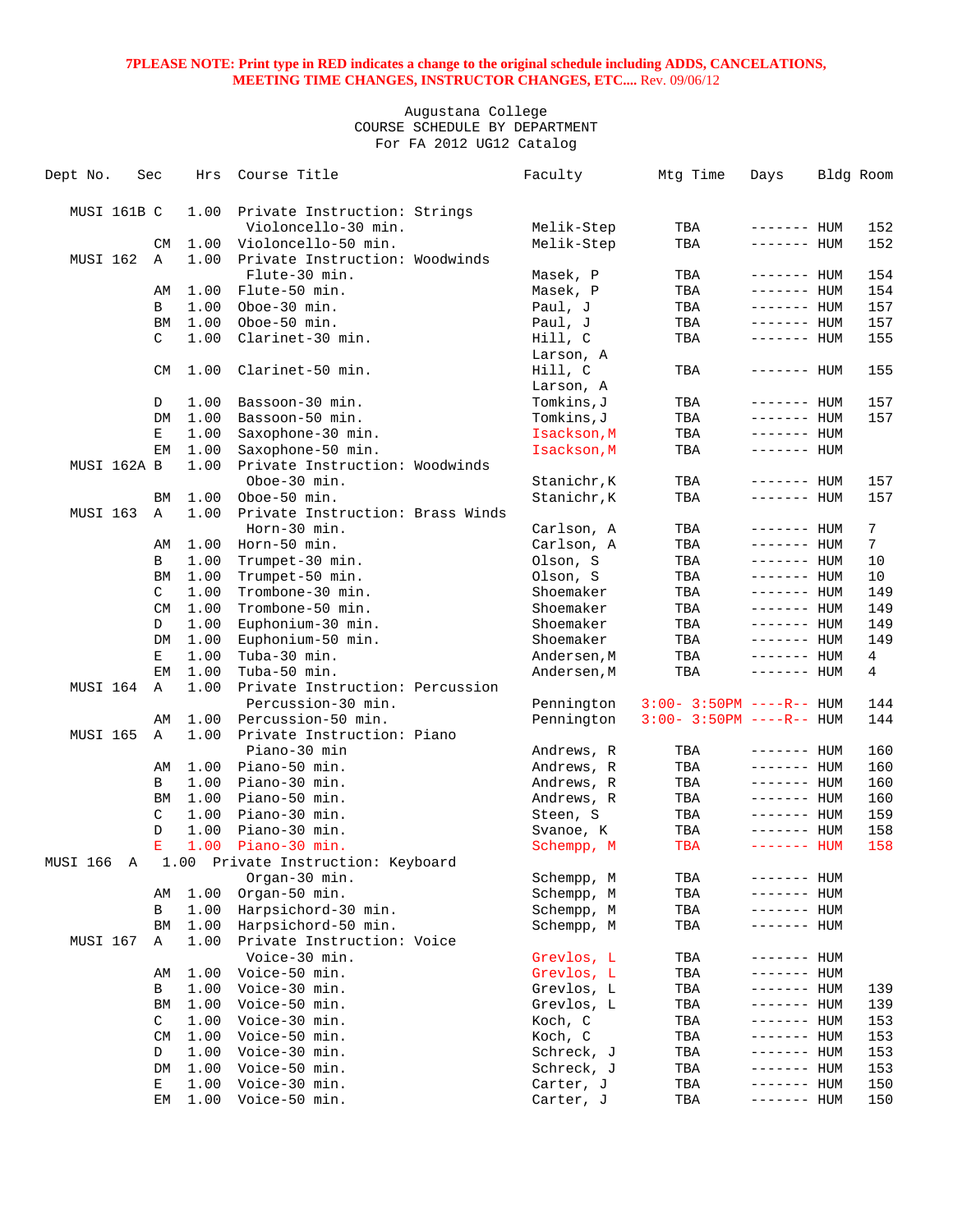| Dept No.                | Sec          | Hrs  | Course Title                                        | Faculty                 | Mtg Time                          | Days         | Bldg Room |
|-------------------------|--------------|------|-----------------------------------------------------|-------------------------|-----------------------------------|--------------|-----------|
|                         | F            | 1.00 | Voice-30 min.                                       | Svenningsn              | TBA                               | $------$ HUM | 140       |
|                         | FM           | 1.00 | Voice-50 min.                                       | Svenningsn              | TBA                               | $------$ HUM | 140       |
|                         | G            | 1.00 | Voice-30 min.                                       | Barnard, M              | TBA                               | $------$ HUM | 150       |
|                         | GM           | 1.00 | Voice-50 min.                                       | Barnard, M              | TBA                               | $------$ HUM | 150       |
|                         | Н            | 1.00 | Voice-30 min.                                       | Lodine, E               | TBA                               | $------$ HUM | 150       |
|                         | HM           | 1.00 | Voice-50 min.                                       | Lodine, E               | TBA                               | $------$ HUM | 150       |
| MUSI 191                | $\mathbb{A}$ | 1.00 | Intro to Notational Software                        | Joyce, R                | $8:00 - 8:50AM - M---$ HUM        |              | 121       |
| MUSI 210                | Α            | 3.00 | Music Hist & Lit to 1750<br>A3.1A                   | Stanichar               | $11:00-12:20PM$ --T-R-- HUM       |              | 231       |
| MUSI 214                | $\mathbb{A}$ | 3.00 | MusHist/Lit-NonWest A2.1B & A3.6                    | Pennington              | $1:00 - 2:20PM -T-R--HUM$         |              | 231       |
| MUSI 220                | Α            | 2.00 | Music Theory III:                                   | Andrews, R              | $2:00 - 2:50PM -M-W-F - HUM$      |              | 121       |
| MUSI 220L A             |              | 1.00 | Aural Skills III                                    | Andrews, R              | $2:00 - 2:50PM -T-R--HUM$         |              | 121       |
| MUSI 230                | A            | 2.00 | Music, Theatre & Dance - Elem Cl                    | Johnson, S              | $11:00-11:50AM$ --T-R-- HUM       |              | 121       |
| MUSI 236                | Α            | 2.00 | Singer's Diction                                    | Grevlos, L              | $12:00-12:50PM$ --T-R-- HUM       |              | 121       |
| MUSI 300                | A            | 3.00 | Fundamentals of Conducting                          | Stanichar               | $9:00 - 9:50AM - M - W - F - HUM$ |              | 168       |
| MUSI 310                | Α            | 3.00 | Secondary Instrumental Methods                      | Schilf, P               | $9:00 - 9:50AM -M-W-F - HUM$      |              | 121       |
| MUSI 311                | A            | 3.00 |                                                     | Nesheim                 |                                   |              | 173       |
| MUSI 321                | A            | 2.00 | Secondary Choral Methods                            | Pennington              | $9:00 - 9:50AM - M - W - F - HUM$ |              | 146       |
| MUSI 334 A              |              | 3.00 | Instrumentation & Arranging<br>Piano Pedagogy       |                         | $11:00-11:50AM$ --T-R-- HUM       |              | 160       |
|                         |              |      |                                                     | Andrews, R              | TBA                               | $------$ HUM |           |
| Native American Studies |              |      |                                                     |                         |                                   |              |           |
| NAST 320                | Α            | 3.00 | Native American Social Sys<br>A3.6                  | Bunger                  | $6:00-9:00PM -M--- MC$            |              | 201       |
| NAST 352                | A            | 3.00 | History of Lakota/Dakota<br>A3.6                    | Welch                   | 11:00-11:50AM -M-W-F- MC          |              | 102       |
|                         | B            | 3.00 | History of Lakota/Dakota<br>A3.6                    | Welch                   | $1:00 - 1:50PM - M - W - F - MC$  |              | 153       |
|                         |              |      |                                                     |                         |                                   |              |           |
| Nursing                 |              |      |                                                     |                         |                                   |              |           |
| NURS 200                | Α            | 3.00 | Intro to Professional Nursing                       | Nelson, Mry<br>Karel, B | $2:00 - 2:50PM -M-W-F - HUM$      |              | 302       |
| NURS 324                | A            | 3.00 | Health Pattern Recognition/Nutri                    | Younger, K              | 12:00-12:50PM -M-W-F- GSC         |              | 121       |
|                         | B            | 3.00 | Health Pattern Recognition/Nutri                    | Younger, K              | $1:00 - 1:50PM - M - W - F - GSC$ |              | 121       |
| NURS 324I A             |              | 2.00 | Health Pattern Recognition/Nutri                    | Younger, K              | $1:00 - 1:50PM - M - W - F - GSC$ |              | 121       |
|                         |              |      | -NURS 324I A: INTERNATIONAL EXCHANGE STUDENTS ONLY. |                         |                                   |              |           |
|                         |              |      | NURS 326 A1 4.00 Nursing Therapeutics               | Herrmann<br>Nelson, Mry | $11:00-11:50AM - M-W---$ GSC      |              | 101       |
|                         |              |      |                                                     | Nelson, Mry             | 7:00- 3:30PM --T---- OFF          |              | OFF       |
|                         | A2           | 4.00 | Nursing Therapeutics                                | Herrmann                | $11:00-11:50AM -M-W---$ GSC       |              | 101       |
|                         |              |      |                                                     | Nelson, Mry             |                                   |              |           |
|                         |              |      |                                                     | Hoksbergen              | 7:00- 3:30PM --T---- OFF          |              | OFF       |
|                         | A3           | 4.00 | Nursing Therapeutics                                | Herrmann                | $11:00-11:50AM$ $-M-W---$ GSC     |              | 101       |
|                         |              |      |                                                     | Nelson, Mry             |                                   |              |           |
|                         |              |      |                                                     | Westerberg              | 7:00- 3:30PM --T---- OFF          |              | OFF       |
|                         | A4           | 4.00 | Nursing Therapeutics                                | Herrmann                | $11:00-11:50AM - M-W---$ GSC      |              | 101       |
|                         |              |      |                                                     | Nelson, Mry             |                                   |              |           |
|                         |              |      |                                                     |                         | 7:00- 3:30PM --T---- OFF          |              |           |
|                         |              |      | Nursing Therapeutics                                | Herrmann                | 12:00-12:50PM -M-W--- GSC         |              | OFF       |
|                         | B1           | 4.00 |                                                     | Herrmann                |                                   |              | 101       |
|                         |              |      |                                                     | Nelson, Mry             |                                   |              |           |
|                         |              |      |                                                     | Tschetter               | 7:00- 3:30PM ----R-- OFF          |              | OFF       |
|                         | B2           | 4.00 | Nursing Therapeutics                                | Herrmann                | 12:00-12:50PM -M-W--- GSC         |              | 101       |
|                         |              |      |                                                     | Nelson, Mry             |                                   |              |           |
|                         |              |      |                                                     | Barta, T                | 7:00- 3:30PM ----R-- OFF          |              | OFF       |
|                         | B3           | 4.00 | Nursing Therapeutics                                | Mehlhaff                | 7:00- 3:30PM ----R-- OFF          |              | OFF       |
|                         |              |      |                                                     | Herrmann                | 12:00-12:50PM -M-W--- GSC         |              | 101       |
|                         |              |      |                                                     | Mehlhaff                | 7:00- 3:30PM ----R-- OFF          |              | OFF       |
| <b>NURS 328</b>         | A            | 3.00 | Pathophysiology                                     | Schroeder               | 8:00- 8:50AM -M-W-F- GSC          |              | 121       |
|                         | B            | 3.00 | Pathophysiology                                     | Schroeder               | 9:00- 9:50AM -M-W-F- GSC          |              | 121       |
| NURS 406                | Α            | 2.00 | Nursing & Health Care in the US                     | Schroeder               | TBA                               | $------$ GSC | 121       |
| NURS 420                | Α            | 3.00 | Behavioral Health Nursing                           | Fritz, K                | $2:00 - 3:20PM - M-W--- GSC$      |              | 121       |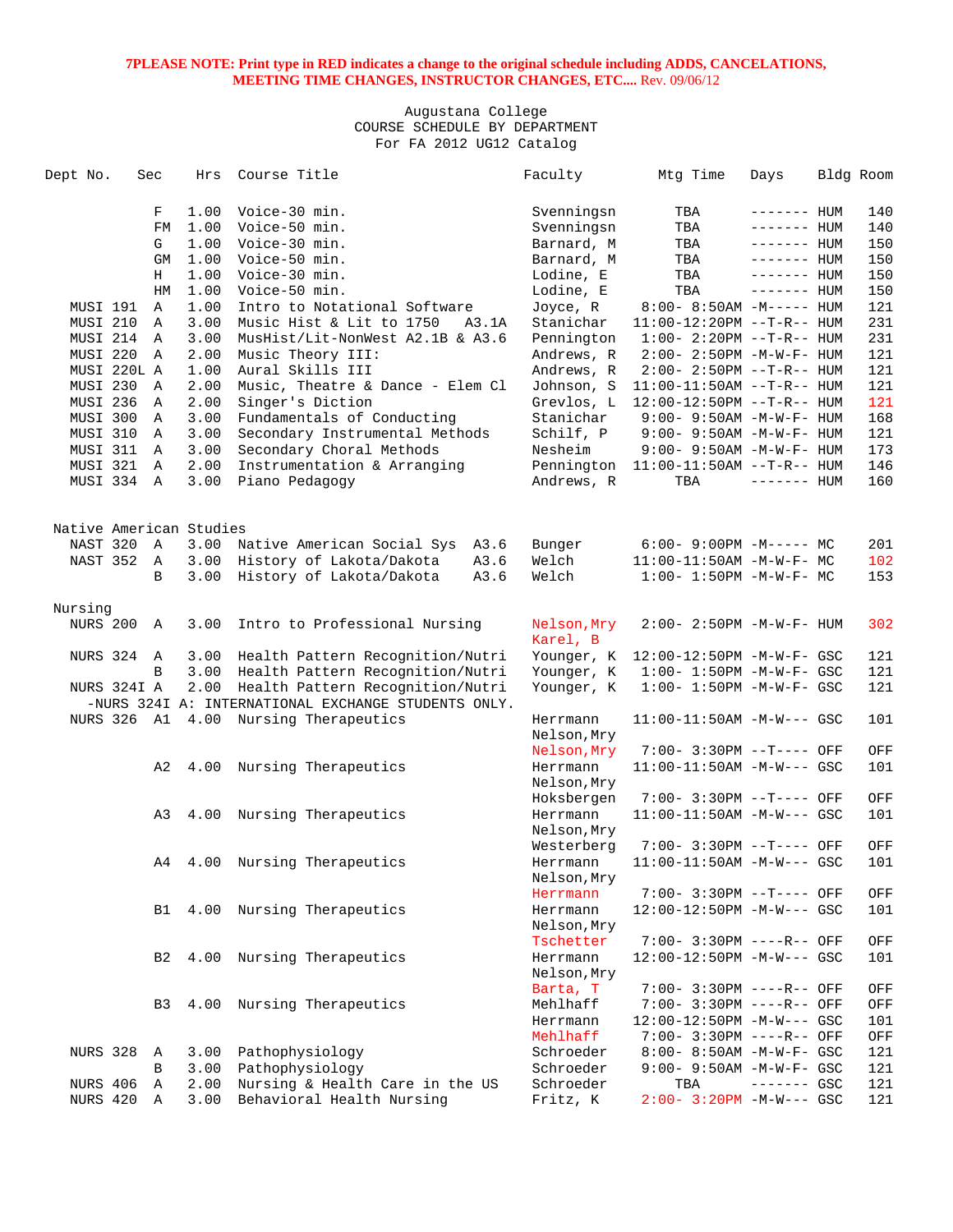| Dept No.           | Sec            | Hrs  | Course Title                                                                                   |      | Faculty                    | Mtg Time                                                   | Days          | Bldg Room |            |
|--------------------|----------------|------|------------------------------------------------------------------------------------------------|------|----------------------------|------------------------------------------------------------|---------------|-----------|------------|
| NURS 425           | Α              | 2.00 | Behavioral Health Nursing Lab                                                                  |      | Fritz, K                   | 7:00- 3:30PM ----R-- OFF                                   |               |           | OFF        |
|                    | B              | 2.00 | Behavioral Health Nursing Lab                                                                  |      | Abbott, K                  | 7:00- 3:30PM ----R-- OFF                                   |               |           | OFF        |
|                    | C              | 2.00 | Behavioral Health Nursing Lab                                                                  |      | Christensn                 | $7:00 - 3:30PM$ ----R-- OFF                                |               |           | OFF        |
|                    | D              | 2.00 | Behavioral Health Nursing Lab                                                                  |      | Christenso                 | 7:00- 3:30PM ----R-- OFF                                   |               |           | OFF        |
| NURS 430           | Α              | 3.00 | Community Health Nursing                                                                       |      | Waltman, P                 | $1:00-2:20PM -M-W--- HUM$                                  |               |           | 201        |
| <b>NURS 435</b>    | A              | 2.00 | Community Health Nursing Lab                                                                   |      | Abbott, K                  | 7:00-11:50AM -M----- OFF                                   |               |           | OFF        |
|                    | B              | 2.00 | Community Health Nursing Lab                                                                   |      | Waltman, P                 | 7:00-11:50AM --T---- OFF                                   |               |           | OFF        |
|                    | C              | 2.00 | Community Health Nursing Lab                                                                   |      | Waltman, P                 | 7:00-11:50AM ---W--- OFF                                   |               |           | OFF        |
|                    | D              | 2.00 | Community Health Nursing Lab                                                                   |      | Abbott, K                  | 7:00-11:50PM ----R-- OFF                                   |               |           | OFF        |
| NURS 441           | A1             | 4.00 | Adult Health Nursing II                                                                        |      | White, L                   | $11:00-11:50AM$ $-M--F-$ GSC                               |               |           | 121        |
|                    |                |      |                                                                                                |      | Nelson, Mry                | 7:00- 3:30PM --T---- OFF                                   |               |           | OFF        |
|                    | A2             | 4.00 | Adult Health Nursing II                                                                        |      | White, L                   | $11:00-11:50AM$ -M---F- GSC                                |               |           | 121        |
|                    |                |      |                                                                                                |      | Wolf                       | 7:00- 3:30PM --T---- OFF                                   |               |           | OFF        |
|                    | A3             | 4.00 | Adult Health Nursing II                                                                        |      | White, L                   | $11:00-11:50AM$ -M---F- GSC                                |               |           | 121        |
|                    |                |      |                                                                                                |      |                            |                                                            |               |           | OFF        |
|                    | B1             | 4.00 |                                                                                                |      | Karel, B<br>White, L       | 7:00- 3:30PM --T---- OFF<br>$11:00-11:50AM$ ---W-F- GSC    |               |           | 121        |
|                    |                |      | Adult Health Nursing II                                                                        |      |                            |                                                            |               |           | OFF        |
|                    |                | 4.00 |                                                                                                |      | White, L                   | 7:00- 3:30PM ----R-- OFF<br>$11:00-11:50AM$ ---W-F- GSC    |               |           | 121        |
|                    | B <sub>2</sub> |      | Adult Health Nursing II                                                                        |      | White, L                   |                                                            |               |           |            |
|                    |                |      |                                                                                                |      | Koole, S                   | 7:00- 3:30PM ----R-- OFF                                   |               |           | OFF        |
|                    | B <sub>3</sub> | 4.00 | Adult Health Nursing II                                                                        |      | White, L                   | $11:00-11:50AM$ ---W-F- GSC                                |               |           | 121        |
|                    |                | 3.00 | Adult Health Nursing II                                                                        |      | Fergen, G<br>White, L      | 7:00- 3:30PM ----R-- OFF<br>$11:00-11:50AM$ $-M--F-$ GSC   |               |           | OFF<br>121 |
| NURS 441I A        |                |      |                                                                                                |      | White, L                   |                                                            |               |           |            |
|                    |                |      | -NURS 441I A: INTERNATIONAL EXCHANGE STUDENTS ONLY.                                            |      |                            | $1:00-4:00PM$ -----F- GSC                                  |               |           |            |
| <b>NURS 450 A</b>  |                | 3.00 |                                                                                                |      |                            |                                                            |               |           | 123        |
|                    |                |      | Perspectives Prof Nursing A2.1B                                                                |      | Isaacson, M<br>Isaacson, M | $8:00 - 9:50AM - M---$ HUM                                 |               |           | 123        |
|                    | B              | 3.00 |                                                                                                |      |                            | $8:00 - 8:50AM$ -----F- HUM<br>$8:00 - 9:50AM$ ---W--- HUM |               |           | 123        |
|                    |                |      | Perspectives Prof Nursing A2.1B                                                                |      | Isaacson, M                | 9:00- 9:50AM -----F- HUM                                   |               |           | 123        |
|                    |                |      |                                                                                                |      | Isaacson, M                |                                                            |               |           |            |
| Physical Education |                |      |                                                                                                |      |                            |                                                            |               |           |            |
| PE 095             | Α              | 1.00 | Intercollegiate Athletics                                                                      |      |                            |                                                            |               |           |            |
|                    |                |      | Cross Country                                                                                  |      | Hellman, T                 | TBA                                                        | ------- ELMN  |           | 105        |
|                    | В              | 1.00 | Football                                                                                       |      | Aldrich, M                 | TBA                                                        | $------$ ELMN |           | 105        |
|                    | $\mathcal{C}$  | 1.00 | Golf                                                                                           |      | Holm, J                    | TBA                                                        | $------$ ELMN |           | 105        |
|                    |                |      | -PE 095C: IF GOLF TAKEN FOR CREDIT IN FALL, IT CANNOT BE TAKEN FOR CREDIT IN SPRING.           |      |                            |                                                            |               |           |            |
|                    | D              | 1.00 | Soccer                                                                                         |      | Barkus, B                  | TBA                                                        | $------ELMN$  |           | 105        |
|                    | Ε              | 1.00 | Volleyball                                                                                     |      | Buckley, A                 | TBA                                                        | $------ELMN$  |           | 105        |
|                    | F              | 1.00 | Cheer Team                                                                                     |      | Menke, C                   | TBA                                                        | $------$ ELMN |           | 105        |
|                    |                |      | -PE 095F: IF CHEER TEAM TAKEN FOR CREDIT IN FALL, IT CANNOT BE TAKEN FOR CREDIT IN SPRING.     |      |                            |                                                            |               |           |            |
|                    | G              | 1.00 | Basketball (Men)                                                                               |      | Billeter                   | TBA                                                        | $------$ ELMN |           | 105        |
|                    | Η              | 1.00 | Basketball (Women)                                                                             |      | Krauth, D                  | TBA                                                        | $------ELMN$  |           | 105        |
|                    |                |      | -PE 095G & H: IF BASKETBALL TAKEN FOR CREDIT IN FALL, IT CANNOT BE TAKEN FOR CREDIT IN SPRING. |      |                            |                                                            |               |           |            |
|                    | I.             |      | 1.00 Wrestling                                                                                 |      | Reitmeier                  | TBA                                                        | $------$ ELMN |           | 105        |
|                    |                |      | -PE 0951: IF WRESTLING TAKEN FOR CREDIT IN FALL, IT CANNOT BE TAKEN FOR CREDIT IN SPRING.      |      |                            |                                                            |               |           |            |
|                    | J              | 1.00 | Tennis (Men)                                                                                   |      | Holm, J                    | TBA                                                        | $------$ ELMN |           | 105        |
|                    | К              | 1.00 | Tennis (Women)                                                                                 |      | Holm, J                    | TBA                                                        | $------$ ELMN |           | 105        |
|                    |                |      | -PE 095J & K: IF TENNIS TAKEN FOR CREDIT IN FALL, IT CANNOT BE TAKEN FOR CREDIT IN SPRING.     |      |                            |                                                            |               |           |            |
|                    | L.             | 1.00 | Baseball                                                                                       |      | Huber, T                   | <b>TBA</b>                                                 | ------- ELMN  |           | 105        |
|                    |                |      | -PE 095L: IF BASEBALL TAKEN FOR CREDIT IN FALL, IT CANNOT BE TAKEN FOR CREDIT IN SPRING.       |      |                            |                                                            |               |           |            |
| PE 102             | Α              | 1.00 | Bicycling                                                                                      | A1.3 | Stadler                    | $11:00-12:40PM --T-R--ELMN$                                |               |           | 105        |
|                    |                |      | -PE 102A: MEETS 1ST HALF OF SEMESTER - SEPT 5 THRU OCT 19.                                     |      |                            |                                                            |               |           |            |
| PE 103             | Α              | 1.00 | Boot Camp Fitness                                                                              | A1.3 | Stavenger                  | $9:00 - 9:50AM -M-W---$ ELMN                               |               |           | 105        |
| PE 104             | Α              | 1.00 | Dance Aerobics                                                                                 | A1.3 | Nikkel, K                  | $8:00 - 8:50AM -T-R-- ELMN$                                |               |           | 224        |
| PE 108             | Α              | 1.00 | Golf/Recreational Sports                                                                       | A1.3 | Stavenger                  | $11:00-11:50AM$ $-M-W---$ ELMN                             |               |           | 105        |
|                    | В              | 1.00 | Golf/Recreational Sports                                                                       | A1.3 | Trumbauer                  | $11:00-11:50AM$ --T-R-- ELMN                               |               |           | 105        |
| PE 109             | Α              | 1.00 | Group Aerobic Exercise                                                                         | A1.3 | Moravec, G                 | $12:00-12:50PM$ --T-R-- ELMN                               |               |           | 224        |
| PE 112             | Α              | 1.00 | Hatha Yoga                                                                                     | A1.3 | Dickinson                  | $8:00 - 8:50AM$ ---W-F- ELMN                               |               |           | 224        |
|                    |                |      |                                                                                                |      |                            |                                                            |               |           |            |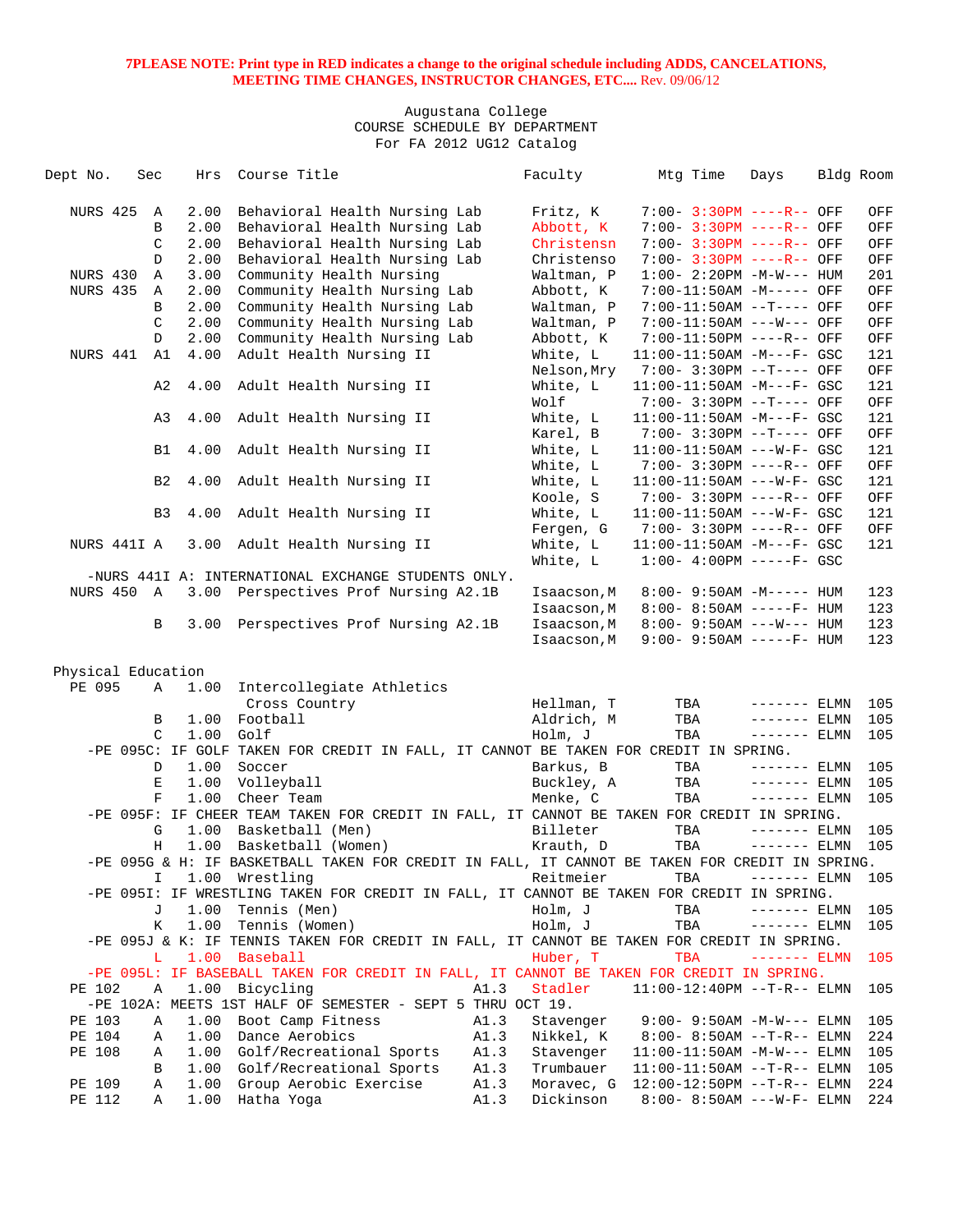| Dept No. |            | Sec           |              | Hrs Course Title         |                                                            |       | Faculty                             | Mtg Time |     | Days                              | Bldg Room |
|----------|------------|---------------|--------------|--------------------------|------------------------------------------------------------|-------|-------------------------------------|----------|-----|-----------------------------------|-----------|
|          |            |               |              |                          |                                                            |       |                                     |          |     |                                   |           |
|          | PE 113     | Α             | 1.00         |                          | Health Fitness                                             | A1.3  | Binstock                            |          |     | $8:00 - 8:50AM$ --T-R-- ELMN      | 230       |
|          |            | B             | 1.00         |                          | Health Fitness                                             | A1.3  | Binstock                            |          |     | $2:00 - 2:50PM -T-R-- ELMN$       | 230       |
|          | PE 114     | Α             | 1.00         | Karate                   |                                                            | A1.3  | Azzara, C                           |          |     | $9:00 - 9:50AM -T-R--ELMN$        | 224       |
|          | PE 115     | Α             | 1.00         |                          | Physical Conditioning                                      | A1.3  | Starks                              |          |     | $12:00-12:50PM -M-W---$ ELMN      | 105       |
|          |            | B             | 1.00         |                          | Physical Conditioning                                      | A1.3  | Klungseth                           |          |     | 12:00-12:50PM --T-R-- ELMN        | 105       |
|          |            | C             | 1.00         |                          | Physical Conditioning                                      | A1.3  | Northrup                            |          |     | $1:00-1:50PM -M-W---$ ELMN        | 105       |
|          | PE 116     | Α             | 1.00         |                          | Racquetball/Fitness                                        | A1.3  | Schrenk                             |          |     | $9:00-9:50AM -T-R--ELMN$          | 135       |
|          | PE 118     | Α             | 1.00         |                          | Tennis and Net Sports                                      | A1.3  | Barkus, B                           |          |     | $2:00 - 2:50PM -T-R-- ELMN$       | 105       |
|          | PE 119     | Α             | 1.00         |                          | Walking and Hiking                                         | A1.3  | Evenson, J                          |          |     | $1:00 - 2:40PM -T-R-- ELMN$       | 105       |
|          |            |               |              |                          | -PE 119A: MEETS 1ST HALF OF SEMESTER - SEPT 5 THRU OCT 19. |       |                                     |          |     |                                   |           |
|          | PE 120     | A             |              |                          | 1.00 Weight Training                                       | A1.3  |                                     |          |     |                                   |           |
|          |            |               |              | Women Only               |                                                            |       | Nikkel, K                           |          |     | $8:00 - 8:50AM - M-W---$ ELMN     | 233       |
|          |            | B             |              |                          | 1.00 Weight Training                                       | A1.3  | Schrenk                             |          |     | $1:00 - 1:50PM -T-R-- ELMN$       | 233       |
|          |            | C             |              |                          | 1.00 Weight Training 1.3                                   |       | Evenson, J                          |          |     | $1:00 - 1:50PM -M-W---$ ELMN      | 233       |
|          | PE 210     | Α             | 3.00         |                          | Introduction to Sport Management                           |       | VanLaecken                          |          |     | $11:00-11:50AM - M-W-F- ELMN$     | 230       |
|          | PE 214     | Α             | 2.00         |                          | Hist/Princ of PE/Fitness A2.1B                             |       | Klungseth                           |          |     | $1:00-1:50PM --T-R--ELMN$         | 241       |
|          | PE 230     | $\mathbb{A}$  |              |                          | 1.00 First Aid & CPR                                       |       | Fox, B                              |          |     | 12:00-12:50PM -M-W-F- ELMN        | 230       |
|          |            |               |              |                          | -PE 230A: MEETS 1ST HALF OF SEMESTER - SEPT 5 THRU OCT 19. |       |                                     |          |     |                                   |           |
|          |            | B             |              |                          | 1.00 First Aid & CPR                                       |       | Fox, B                              |          |     | 12:00-12:50PM -M-W-F- ELMN        | 230       |
|          |            |               |              |                          | -PE 230B: MEETS 2ND HALF OF SEMESTER - OCT 24 THRU DEC 12. |       |                                     |          |     |                                   |           |
|          | PE 232     | Α             |              |                          | 2.00 Theory of Coaching Basketball                         |       | Trumbauer                           |          |     | $1:00-1:50PM -MTWR--ELMN$         | 180       |
|          |            |               |              |                          | -PE 232A: MEETS 2ND HALF OF SEMESTER - OCT 24 THRU DEC 12. |       |                                     |          |     |                                   |           |
|          | PE 237     | Α             |              |                          | 2.00 Theory of Coaching Football                           |       | Olinger, S                          |          |     | $1:00-1:50PM -MTWR--ELMN$         | 180       |
|          |            |               |              |                          | -PE 237A: MEETS 1ST HALF OF SEMESTER - SEPT 5 THRU OCT 19. |       |                                     |          |     |                                   |           |
|          | PE 238     | Α             | 2.00         |                          | Theory of Coaching Soccer                                  |       | Barkus, B                           |          |     | $2:00 - 2:50PM -M-W---$ ELMN      | 230       |
|          | PE 252     | Α             |              |                          | 1.00 Outdoor Education                                     |       | Klungseth 8:30- 9:50AM --T---- ELMN |          |     |                                   | 241       |
|          | PE 265     | Α             | 1.00         |                          | Health, PE & Movement in Elem Cl                           |       | Meester                             |          |     | $12:00-12:50PM$ --T-R-- ELMN      | 230       |
|          |            |               |              |                          | -PE 265A: MEETS 1ST HALF OF SEMESTER - SEPT 5 THRU OCT 19. |       |                                     |          |     |                                   |           |
|          | PE 280     | Α             |              |                          | 3.00 Prevention & Care of Athl Injuri                      |       | Gerry, B                            |          |     | 11:00-11:50AM -M-W-F- ELMN        | 241       |
|          | PE 395     |               | $\mathbf{A}$ | 4.00 Internship          |                                                            |       |                                     |          |     |                                   |           |
|          |            |               |              | Fitness                  |                                                            |       | Barkley, S                          |          | TBA | ------- OFF                       | OFF       |
|          |            |               |              |                          | -PE 395A: MUST HAVE APPROVAL & SIGNATURE OF S. BARKLEY.    |       |                                     |          |     |                                   |           |
|          |            | $\mathcal{C}$ |              | 4.00 Coaching            |                                                            |       | Evenson, J                          |          | TBA | ------- OFF                       | OFF       |
|          |            |               |              |                          | -PE 395C: MUST HAVE APPROVAL & SIGNATURE OF J. EVENSON.    |       |                                     |          |     |                                   |           |
|          |            | D             |              |                          | 4.00 Sport Management I                                    |       | Holm, J                             |          | TBA | ------- OFF                       | OFF       |
|          |            |               |              |                          | -PE 395D: MUST HAVE APPROVAL & SIGNATURE OF J. HOLM.       |       |                                     |          |     |                                   |           |
|          |            |               |              | PE 495 A 4.00 Internship |                                                            |       |                                     |          |     |                                   |           |
|          |            |               |              |                          | Sport Management II                                        |       | Holm, J                             |          | TBA | ------- OFF                       | OFF       |
|          |            |               |              |                          | -PE 495A: MUST HAVE APPROVAL & SIGNATURE OF J. HOLM.       |       |                                     |          |     |                                   |           |
|          |            |               |              |                          |                                                            |       |                                     |          |     |                                   |           |
|          |            |               |              |                          |                                                            |       |                                     |          |     |                                   |           |
|          | Philosophy |               |              |                          |                                                            |       |                                     |          |     |                                   |           |
|          | PHIL 110   | Α             | 3.00         |                          | Dimensions of the Self                                     | A1.2  | Minister                            |          |     | 11:00-11:50AM -M-W-F- HUM         | 123       |
|          | PHIL 120   | Α             | 3.00         |                          | Critical Thinking                                          | A2.2  | Vicens                              |          |     | 9:00- 9:50AM -M-W-F- HUM          | 302       |
|          | PHIL 200   | Α             | 3.00         |                          | Reason, Faith, Srch Meaning                                | A4.2  | Minister                            |          |     | 12:00-12:50PM -M-W-F- HUM         | 202       |
|          | PHIL 297   | Α             | 3.00         | TOPICS:                  |                                                            |       |                                     |          |     |                                   |           |
|          |            |               |              |                          | Marx and Modern Life                                       |       | Minister                            |          |     | 2:00- 2:50PM -M-W-F- HUM          | 218       |
|          | PHIL 300   | Α             | 3.00         |                          | Contemporary Moral Issues                                  | A2.1B | Vicens                              |          |     | $11:00-12:20PM$ --T-R-- HUM       | 201       |
|          | PHIL 310   | Α             | 3.00         |                          | Death, Dying and Beyond                                    | A1.2  | Pederson, L                         |          |     | $6:00-9:00PM --T---HUM$           | 201       |
|          | PHIL 332   | A             | 3.00         | Seminar                  |                                                            |       |                                     |          |     |                                   |           |
|          |            |               |              |                          | The Metaphysics of Freedom                                 |       | Vicens                              |          |     | $1:00 - 2:20PM -T-R-- HUM$        | 218       |
|          |            |               |              |                          |                                                            |       |                                     |          |     |                                   |           |
| Physics  |            |               |              |                          |                                                            |       |                                     |          |     |                                   |           |
|          | PHYS 110   | Α             | 3.00         |                          | From Atoms To Stars                                        | A3.2  | Grau, N                             |          |     | 8:30- 9:50AM --T-R-- GSC          | 201       |
|          | PHYS 201 A |               | 4.00         |                          | Physics for Life Science I A3.2                            |       | Engebretsn                          |          |     | $1:00 - 1:50PM - M - W - F - GSC$ | 201       |
|          |            |               |              |                          |                                                            |       | Engebretsn                          |          |     | $9:00-10:50AM$ ----R-- GSC        | 211       |
|          |            |               |              |                          |                                                            |       |                                     |          |     |                                   |           |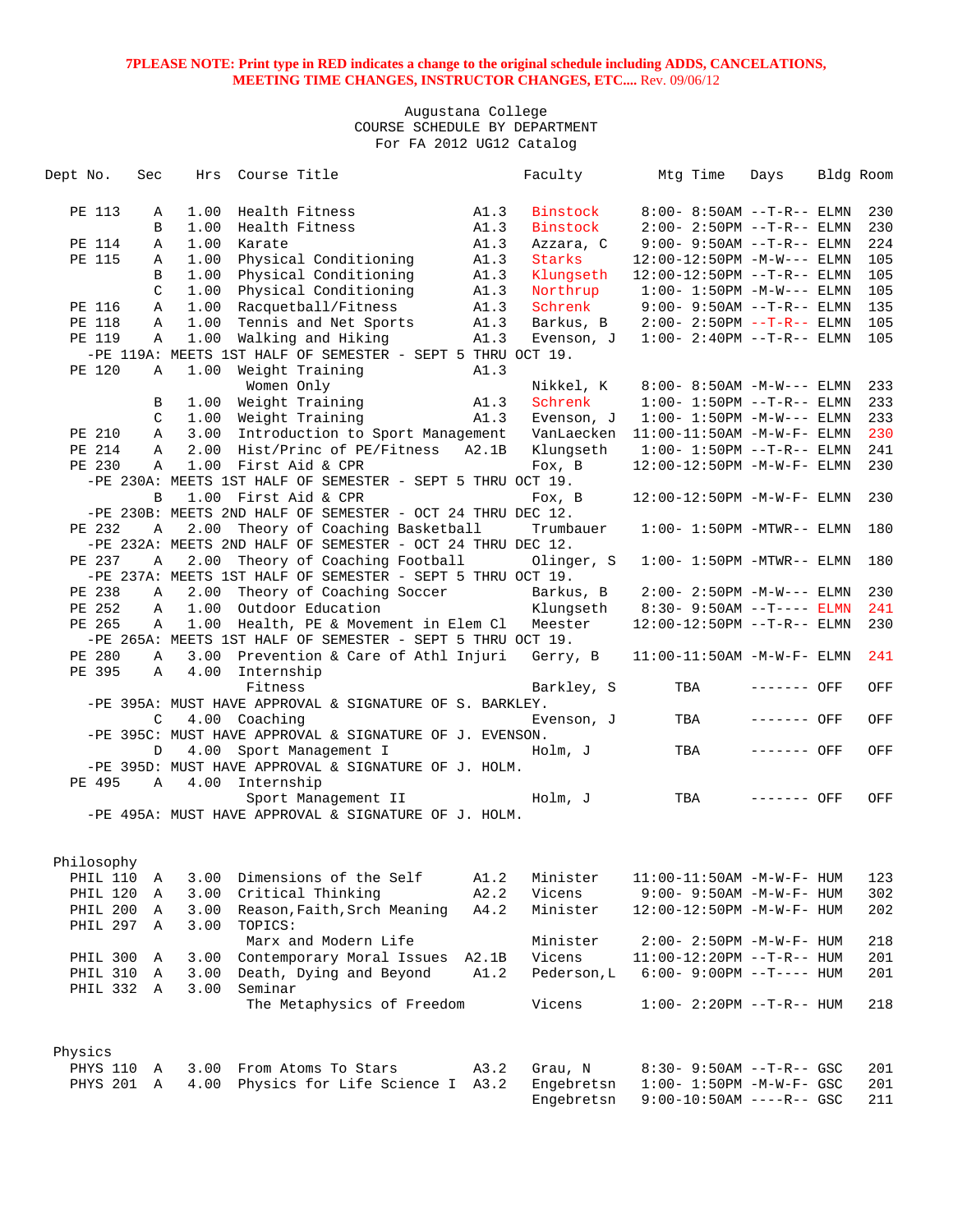| Dept No.                           | Sec |               | Hrs          | Course Title                                                                      |      | Faculty                  | Mtg Time                                                         | Days         | Bldg Room  |
|------------------------------------|-----|---------------|--------------|-----------------------------------------------------------------------------------|------|--------------------------|------------------------------------------------------------------|--------------|------------|
|                                    |     |               |              |                                                                                   |      |                          |                                                                  |              |            |
|                                    |     | B             | 4.00         | Physics for Life Science I A3.2                                                   |      | Engebretsn               | $1:00 - 1:50PM -M-W-F - GSC$                                     |              | 201        |
|                                    |     | C             | 4.00         |                                                                                   |      | Engebretsn               | 11:00-12:50PM ----R-- GSC                                        |              | 211<br>201 |
|                                    |     |               |              | Physics for Life Science I A3.2                                                   |      | Engebretsn<br>Engebretsn | $1:00 - 1:50PM - M - W - F - GSC$<br>$1:00 - 2:50PM$ ----R-- GSC |              | 211        |
| PHYS 221 A                         |     |               | 4.00         | General Physics I                                                                 | A3.2 | Grau, N                  | $1:00 - 1:50PM -M-W-F - GSC$                                     |              | 241        |
|                                    |     |               |              |                                                                                   |      | Grau, N                  | $11:00-12:50PM$ --T---- GSC                                      |              | 211        |
|                                    |     |               |              |                                                                                   |      |                          |                                                                  |              |            |
|                                    |     | B             | 4.00         | General Physics I                                                                 | A3.2 | Grau, N                  | $1:00 - 1:50PM - M - W - F - GSC$                                |              | 241        |
|                                    |     |               |              |                                                                                   |      | Grau, N                  | $1:00-2:50PM -T---GSC$                                           |              | 211        |
|                                    |     | $\mathsf C$   | 4.00         | General Physics I                                                                 | A3.2 | Grau, N                  | $1:00 - 1:50PM - M - W - F - GSC$                                |              | 241        |
|                                    |     |               |              |                                                                                   |      | Grau, N                  | $3:00-4:50PM --T---GSC$                                          |              | 211        |
|                                    |     | D             | 4.00         | General Physics I                                                                 | A3.2 | Grau, N                  | $1:00 - 1:50PM - M - W - F - GSC$                                |              | 241        |
| <b>PHYS 235</b>                    |     |               | 4.00         |                                                                                   |      | Alton<br>Shum            | $8:00 - 9:50AM -T--- GSC$                                        |              | 211<br>34  |
|                                    |     | A             |              | Computer Organization                                                             |      | Shum                     | $8:30 - 9:50AM -T-R--GSC$<br>TBA                                 | $------$ GSC | 34         |
| PHYS 281 A                         |     |               | 2.00         | Intermediate Laboratory                                                           |      | Alton                    | $1:00-2:00PM$ --T---- GSC                                        |              | 210        |
|                                    |     |               |              |                                                                                   |      | Wells, E                 |                                                                  |              |            |
|                                    |     |               |              |                                                                                   |      | Alton                    | $2:00 - 5:00PM -T--- GSC$                                        |              | 214        |
|                                    |     |               |              |                                                                                   |      | Wells, E                 |                                                                  |              |            |
| PHYS 303 A                         |     |               | 3.00         | Biological Physics                                                                |      | Wells, E                 | $1:00 - 1:50PM - M - W - F - GSC$                                |              | 210        |
| PHYS 321 A                         |     |               | 4.00         | Computational Physics                                                             |      | Alton                    | $11:00-11:50AM$ -M-W-F- GSC                                      |              | 207        |
| PHYS 361 A                         |     |               | 3.00         | Electromagnetic Theory                                                            |      | Engebretsn               | $9:00 - 9:50AM -M-W-F - GSC$                                     |              | 210        |
| PHYS 391 A                         |     |               | 3.00         | Senior Thesis                                                                     |      | Wells, E                 | TBA                                                              | $------$ GSC |            |
|                                    |     |               |              |                                                                                   |      |                          |                                                                  |              |            |
| Psychology                         |     |               |              |                                                                                   |      |                          |                                                                  |              |            |
| <b>PSYC 110</b>                    |     | A             | 3.00         | Self & Others: Psych Persp                                                        | A3.3 | DeVita, C                | $11:00-12:20PM$ --T-R-- MC                                       |              | 255        |
| <b>PSYC 115</b>                    |     | Α             | 3.00         | General Psychology                                                                | A3.3 | Zell, A                  | $11:00-11:50AM$ -M-W-F- MC                                       |              | 255        |
|                                    |     | B             | 3.00         | General Psychology                                                                | A3.3 | Zell, A                  | 12:00-12:50PM -M-W-F- MC                                         |              | 255        |
|                                    |     | C             | 3.00         | General Psychology                                                                | A3.3 | Trainor                  | $1:00 - 1:50PM - M - W - F - MC$                                 |              | 255        |
|                                    |     | D             | 3.00         | General Psychology                                                                | A3.3 | Trainor                  | $2:00-2:50PM -M-W-F-MC$                                          |              | 255        |
| <b>PSYC 125</b>                    |     | Α             | 3.00         | Life-Span Human Development A1.2                                                  |      | Lima, O                  | 8:00- 8:50AM -M-W-F- MC                                          |              | 253        |
|                                    |     | B<br>C        | 3.00<br>3.00 | Life-Span Human Development A1.2                                                  |      | Lima, O                  | $9:00 - 9:50AM - M - W - F - MC$                                 |              | 253<br>201 |
|                                    |     | D             | 3.00         | Life-Span Human Development A1.2<br>Life-Span Human Development A1.2              |      | Babcock, E<br>Babcock, E | $1:00 - 1:50PM - M - W - F - MC$<br>$2:00 - 2:50PM -M-W-F - MC$  |              | 201        |
| <b>PSYC 270</b>                    |     | Α             | 4.00         | Statistics                                                                        |      | Rodrigues                | $8:00 - 8:50AM - M - W - F - MC$                                 |              | 153        |
|                                    |     | B             | 4.00         | Statistics                                                                        |      | Rodriques                | $9:00 - 9:50AM - M - W - F - MC$                                 |              | 153        |
|                                    |     | $\mathcal{C}$ | 4.00         | Statistics                                                                        |      | Lima, O                  | $11:00-11:50AM$ -M-W-F- MC                                       |              | 264        |
|                                    |     |               |              | -PSYC 270A, B, C: MUST ALSO REGISTER FOR PSYC 270L LAB SECTION.                   |      |                          |                                                                  |              |            |
| PSYC 270L A                        |     |               | 0.00         | PSYC 270: Lab                                                                     |      | Rodrigues                | $7:00 - 7:50PM$ ---W--- MC                                       |              | 001        |
|                                    |     | B             | 0.00         | PSYC 270: Lab                                                                     |      | Lima                     | $11:00-11:50AM$ ----R-- MC                                       |              | 001        |
|                                    |     | C             | 0.00         | PSYC 270: Lab                                                                     |      | Rodrigues                | $1:00 - 1:50PM$ ----R-- GSC                                      |              | 141        |
|                                    |     | D             | 0.00         | PSYC 270: Lab                                                                     |      | Rodrigues<br>Trainor     | $2:00-2:50PM$ ----R-- GSC                                        |              | 141        |
| <b>PSYC 311</b><br><b>PSYC 321</b> |     | Α<br>Α        | 4.00<br>4.00 | Abnormal Psychology<br>Counseling & Psychotherapy                                 |      | DeVita, C                | $8:00 - 9:50AM -T-R-- MC$<br>$1:00-2:50PM -T-R--MC$              |              | 255<br>255 |
| PSYC 330                           |     | Α             | 3.00         | Cognitive Psychology                                                              |      | Babcock, E               | $8:30 - 9:50AM -T-R-- MC$                                        |              | 103        |
| <b>PSYC 350</b>                    |     | Α             | 4.00         | Soc Science Research Meth A2.1B                                                   |      | Schrader, S              | $8:00 - 9:50AM -T-R-- MC$                                        |              | 153        |
| <b>PSYC 361</b>                    |     | Α             | 3.00         | Directed Research                                                                 |      | Babcock, E               | TBA                                                              | $------MC$   |            |
|                                    |     | B             | 3.00         | Directed Research                                                                 |      | Lima, O                  | TBA                                                              | $------$ MC  |            |
|                                    |     | C             | 3.00         | Directed Research                                                                 |      | Trainor                  | TBA                                                              | ------- MC   |            |
|                                    |     | D             | 3.00         | Directed Research                                                                 |      | Zell, A                  | TBA                                                              | $------$ MC  |            |
|                                    |     |               |              | -PSYC 361A, B, C, D: INSTRUCTOR SIGNATURE REQUIRED. VARIABLE CREDIT 1-3 CR HRS.   |      |                          |                                                                  |              |            |
| PSYC 391 A                         |     |               | 4.00         | Practicum                                                                         |      | DeVita, C                | TBA                                                              | ------- OFF  | OFF        |
|                                    |     |               |              | -PSYC 391A: INSTRUCTOR SIGNATURE REQUIRED. VARIABLE CREDIT 2-4 CR HRS.<br>TOPICS: |      |                          |                                                                  |              |            |
| PSYC 397 A                         |     |               | 3.00         | Positive Psychology                                                               |      | Zell, A                  | $11:00-12:20PM$ --T-R-- MC                                       |              | 102        |
|                                    |     |               |              |                                                                                   |      |                          |                                                                  |              |            |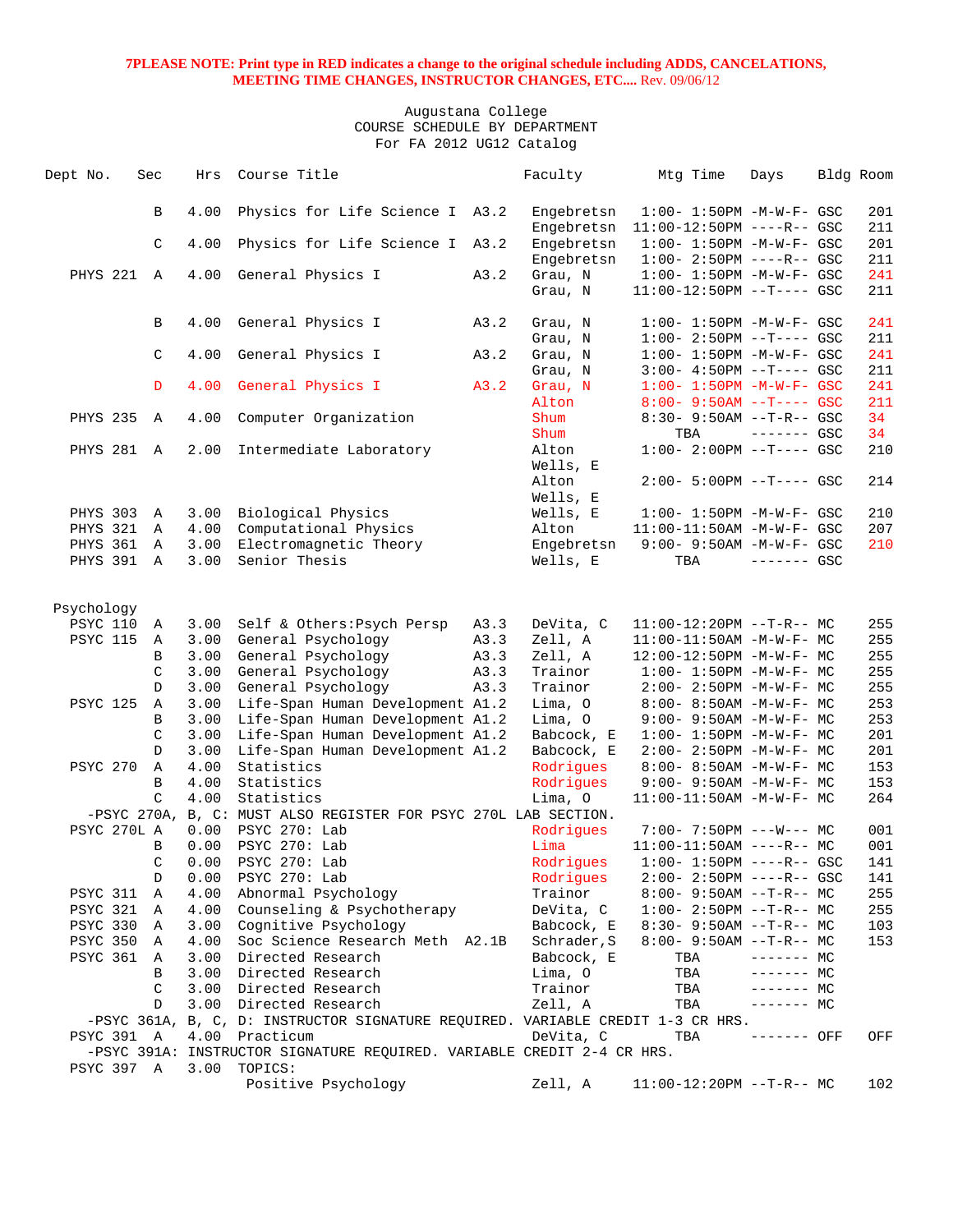| Dept No.                        | Sec          | Hrs          | Course Title                                                      | Faculty                 | Mtg Time                                            | Days        | Bldg Room  |
|---------------------------------|--------------|--------------|-------------------------------------------------------------------|-------------------------|-----------------------------------------------------|-------------|------------|
| Religion                        |              |              |                                                                   |                         |                                                     |             |            |
| RELI 101                        | Α            | 3.00         | Intro to Biblical Hebrew I<br>A3.4                                | Storm, J                | $11:00-12:20PM$ --T-R-- HUM                         |             | 227        |
| RELI 110                        | Α            | 3.00         | Exploring Christian Faith<br>A4.1                                 | Jungling                | $11:00-11:50AM$ -M-W-F- HUM                         |             | 226        |
|                                 | B            | 3.00         | Exploring Christian Faith<br>A4.1                                 | Bowman, R               | $1:00-2:20PM -T-R--HUM$                             |             | 226        |
|                                 | C            | 3.00         | Exploring Christian Faith<br>A4.1                                 | Bowman, R               | $3:00-4:20PM -T-R--HUM$                             |             | 226        |
|                                 | D            | 3.00         | Exploring Christian Faith<br>A4.1                                 | Croghan                 | $9:00 - 9:50AM - M - W - F - HUM$                   |             | 226        |
|                                 | Ε            | 3.00         | Exploring Christian Faith<br>A4.1                                 | Pederson, A             | 12:00-12:50PM -M-W-F- HUM                           |             | 201        |
|                                 | $\mathbf F$  | 3.00         | Exploring Christian Faith<br>A4.1                                 | Storm, J                | $8:30 - 9:50AM -T-R-- HUM$                          |             | 202        |
|                                 | G            | 3.00         | Exploring Christian Faith<br>A4.1                                 | Storm, J                | $1:00 - 2:20PM -T-R--HUM$                           |             | 202        |
|                                 | H            | 3.00         | Exploring Christian Faith<br>A4.1                                 | Jungling                | $2:00 - 2:50PM - M - W - F - HUM$                   |             | 226        |
| RELI 197                        | $\mathbb{A}$ | 1.00         | TOPICS:                                                           |                         |                                                     |             |            |
|                                 |              |              | Hebrew Readings                                                   | Storm, J                | TBA                                                 | ------- HUM | 227        |
| RELI 200                        | Α            | 3.00         | Reason, Faith, Srch Meaning<br>A4.2                               | Minister                | 12:00-12:50PM -M-W-F- HUM                           |             | 202        |
| RELI 213                        | A            | 3.00         | Power, Politics, BiblProphets A4.2                                | Bowman, R               | $11:00-12:20PM$ --T-R-- HUM                         |             | 226        |
| RELI 214                        | $\mathbb A$  | 3.00         | Gospels & Drama of Hum Life A4.2                                  | Swanson, R              | $9:00 - 9:50AM - M - W - F - EMC$                   |             | 203        |
| RELI 224                        | A            | 3.00         | The Lutheran Reformation<br>A4.2                                  | Croghan                 | $1:00 - 1:50PM - M - W - F - SFS$                   |             | 204B       |
| RELI 232                        | A            | 3.00         | Christian Ethics<br>A4.2                                          | Jungling                | $1:00 - 2:20PM -T-R--HUM$                           |             | 201        |
| RELI 251                        | Α            | 3.00         | Judaism, Islam & Chr Faith A4.2                                   | Haar, M                 | $8:30 - 9:50AM -T-R-- HUM$                          |             | 123        |
| RELI 253                        | Α            | 3.00         | Theology, Praxis & Ministry A4.2                                  | DeGrtNsdhl              | $6:00 - 9:00PM -M-----$ HUM                         |             | 201        |
| RELI 300                        | $\mathbf{A}$ | 3.00         | Sem in Theo & Hermeneutical Meth                                  | Swanson, R              | 8:00- 8:50AM -M-W-F- HUM                            |             | 227        |
| RELI 332                        | A            | 3.00         | Seminar in Contemporary Theology                                  | Pederson, A             | $11:00-11:50AM$ -M-W-F- HUM                         |             | 227        |
|                                 |              |              |                                                                   |                         |                                                     |             |            |
| Sociology                       |              |              |                                                                   |                         |                                                     |             |            |
| SOCI 110                        | Α            | 3.00         | Contemporary Society<br>A3.3                                      | Sehested                | $2:00-2:50PM -M-W-F-MC$                             |             | 253        |
|                                 | B            | 3.00         | Contemporary Society<br>A3.3                                      | Bunger                  | $11:00-12:20PM --T-R-- MC$                          |             | 257        |
| SOCI 210                        | Α            | 3.00         | Sociology of Families                                             | Schrader, S             | $11:00-11:50AM$ -M-W-F- MC                          |             | 253        |
| SOCI 220                        | Α            | 3.00         | Social Gerontology                                                | Schrader, S             | $1:00 - 1:50PM - M - W - F - MC$                    |             | 102        |
| SOCI 271                        | A            | 3.00         | Cultural Anthropology<br>A3.6                                     | Karr, L                 | 7:00-10:00PM ---W--- GSC                            |             | 101        |
| SOCI 320                        | Α            | 3.00         | Native American Social Sys<br>A3.6                                | Bunger                  | $6:00-9:00PM -M--- MC$                              |             | 201        |
| SOCI 350                        | Α            | 4.00         | Soc Science Research Meth<br>A2.1B                                | Schrader, S             | $8:00 - 9:50AM -T-R-- MC$                           |             | 153        |
| SOCI 360                        | A            | 4.00         | Sociological Theory                                               | Sehested                | $1:00-2:50PM -T-R--MC$                              |             | 120        |
|                                 |              |              |                                                                   |                         |                                                     |             |            |
| Spanish                         |              |              |                                                                   |                         |                                                     |             |            |
| <b>SPAN 110</b>                 | Α            | 3.00         | Intro to Spanish I<br>A3.4                                        | Rueter                  | 12:00-12:50PM -M-W-F- HUM                           |             | 321        |
|                                 | В            | 3.00         | Intro to Spanish I<br>A3.4                                        | Howes                   | $8:30 - 9:50AM -T-R-- HUM$                          |             | 302        |
|                                 | C            | 3.00         | Intro to Spanish I<br>A3.4                                        | Cabrera                 | $11:00-12:20PM$ --T-R-- HUM                         |             | 321        |
|                                 | D            | 3.00         | Intro to Spanish I<br>A3.4                                        | Howes                   | $11:00-12:20PM$ --T-R-- HUM                         |             | 320        |
|                                 | E            | 3.00         | Intro to Spanish I<br>A3.4                                        | Cabrera                 | $1:00 - 2:20PM -T-R--HUM$                           |             | 321        |
| <b>SPAN 210</b>                 | Α            | 4.00         | Intermediate Spanish I                                            | Rueter                  | 8:00- 8:50AM -MTW-F- HUM                            |             | 321        |
|                                 | B            | 4.00         | Intermediate Spanish I                                            | Ogdie                   | 9:00- 9:50AM -MTW-F- HUM                            |             | 321        |
| <b>SPAN 297</b>                 | Α            | 3.00         | TOPICS in Spanish:                                                |                         |                                                     |             |            |
|                                 |              |              | Spanish for Business                                              | Ogdie                   | $8:00 - 8:50AM - M - W - F - HUM$                   |             | 301        |
| SPAN 320                        | Α            | 4.00         | Spanish Conv & Comp I<br>A2.1B                                    | Cabrera                 | $10:40 - 11:50AM$ -M-W-F- HUM                       |             | 302        |
| <b>SPAN 397</b>                 | A            | 3.00         | TOPICS in Spanish (non-lit):                                      |                         |                                                     |             |            |
|                                 |              |              | Spain and Islam                                                   | Rueter                  | $1:00 - 1:50PM - M - W - F - HUM$                   |             | 226        |
| SPAN 400                        | Α            | 1.00         | Honors Thesis                                                     | Cabrera                 | TBA                                                 | ------- HUM |            |
|                                 | B            | 1.00         | Honors Thesis                                                     | Herman                  | TBA                                                 | ------- HUM |            |
|                                 | C            | 1.00         | Honors Thesis                                                     | Rueter                  | TBA                                                 | ------- HUM |            |
|                                 |              |              |                                                                   |                         |                                                     |             |            |
| Special Education<br>SPED 120 A |              |              | Introduction to Special Educ                                      |                         |                                                     |             |            |
|                                 | Α            | 3.00<br>3.00 |                                                                   | Johnson, M<br>Dobson, K | $11:00-12:20PM$ --T-R-- MC                          |             | 253        |
| SPED 230<br>SPED 240            | A            | 3.00         | Intr to Dev & Cognitive Impairmt<br>Teaching in Inclusive Schools | Johnson, M              | 12:00-12:50PM -M-W-F- GSC<br>$1:00-2:20PM -T-R--MC$ |             | 207<br>257 |
| SPED 250 A                      |              | 3.00         | Intro to Troubled Children & Yth                                  | Johnson, M              |                                                     |             | 253        |
|                                 |              |              |                                                                   |                         | $8:30 - 9:50AM -T-R-- MC$                           |             |            |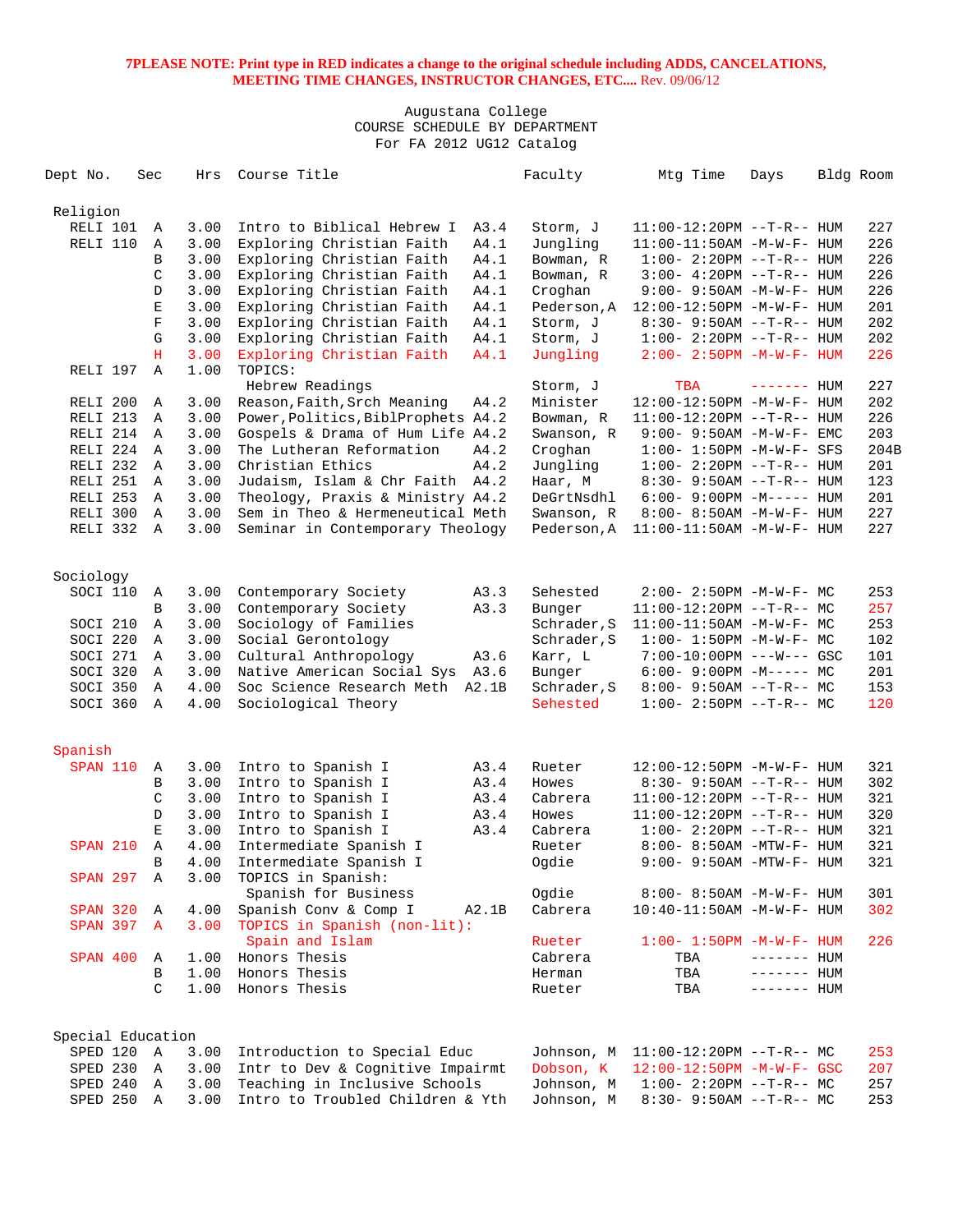### Augustana College COURSE SCHEDULE BY DEPARTMENT For FA 2012 UG12 Catalog

| Dept No.   | Sec |                  | Hrs Course Title                                                               | Faculty    | Mtg Time                         | Days              |     | Bldg Room |
|------------|-----|------------------|--------------------------------------------------------------------------------|------------|----------------------------------|-------------------|-----|-----------|
|            |     |                  |                                                                                |            |                                  |                   |     |           |
| SPED 260 A |     | 3.00             | Intro to Learn & Lang Disabiliti                                               | Hallenbeck | $8:00 - 8:50AM - M - W - F - MC$ |                   |     | 220       |
| SPED 306 A |     | 2.00             | Secondary Programs in Spec Educ                                                | Dobson, K  | $9:00 - 9:50AM -T-R--MC$         |                   |     | 220       |
| SPED 310 A |     |                  | 3.00 Assmt of Chld & Yth w/ Disabilit                                          | Dobson, K  | $12:00 - 1:20PM -T-R - GSC$      |                   |     | 207       |
| SPED 315 A |     |                  | 2.00 Classroom Behavior & Group Mgmt                                           | VanBockern | $11:00-11:50AM$ --T-R-- MC       |                   |     | 220       |
| SPED 360 A |     | 3.00             | Educ Chl & Yth w/ Learn & Lang D                                               | Hallenbeck | $2:00 - 2:50PM - M - W - F - MC$ |                   |     | 157       |
|            |     | SPED 480 A 12.00 | Student Teach: Emot/Behav Prob                                                 | Fiala, R   | TBA                              | --------          | OFF | OFF       |
|            |     | SPED 481 A 12.00 | Student Teach: Cognitive Impair.                                               | Fiala, R   | TBA                              | $- - - - - - - -$ | OFF | OFF       |
|            |     | SPED 484 A 12.00 | Student Teach: Physical Disabilit                                              | Fiala, R   | TBA                              | --------          | OFF | OFF       |
|            |     | SPED 486 A 12.00 | Student Teach: Learning Disabilit                                              | Fiala, R   | TBA                              | --------          | OFF | OFF       |
|            |     |                  | -SPED 480, 481, 484, 486A: SIGNATURE OF FIELD EXPERIENCE COORDINATOR REOUIRED. |            |                                  |                   |     |           |

Theatre

|  | THEA 095 A 1.00 Theatre Backstage Practicum   |       | Ftzsmmn,RJ | 7:00- 9:30PM ---W--- EMC                  |  | 207 |
|--|-----------------------------------------------|-------|------------|-------------------------------------------|--|-----|
|  | THEA 096 A 1.00 Theatre Performance Practicum |       | Workman, D | $TBA$ $---EMC$                            |  | 207 |
|  | THEA 121 A 3.00 Acting I                      |       |            | Workman, $D = 11:00-11:50AM -M-W-F-EMC$   |  | 203 |
|  | THEA 136 A 3.00 Stagecraft                    |       |            | $F$ tzsmmn.RJ 9:00-9:50AM -M-W-F-EMC      |  | 208 |
|  | THEA 215 A 3.00 Theatre Hist & Lit I          | A3.1A |            | Ftzsmmn, $J = 1:00 - 1:50PM -M-W-F - HUM$ |  | 123 |
|  | THEA 320 A 3.00 Acting III                    |       |            | Ftzsmmn, J $12:40-2:20PM --T-R--EMC$      |  | 203 |
|  | THEA 325 A 3.00 Directing II                  |       |            | Workman, $D = 11:00-12:20PM -T-R--EMC$    |  | 203 |
|  | THEA 350 A 1.00 Senior Seminar                |       |            | $F$ tzsmmn.RJ $3:00-3:50$ PM $-M---$ EMC  |  | 208 |
|  | THEA 397 A 3.00 Topics: Fashion History       |       |            | Shouse-Kls $9:00-9:50AM -M-W-F-EMC$       |  | 202 |

#### **GRADUATE COURSES**

| Business Administration<br>BSAD 640 A 3.00 |   |              | Advanced Sport Management                          | Gardner, S              | 6:00- 9:00PM -M----- MC                                |         |      | 264        |
|--------------------------------------------|---|--------------|----------------------------------------------------|-------------------------|--------------------------------------------------------|---------|------|------------|
| Education<br>EDUC 555<br>EDUC 560 A        | A | 3.00<br>3.00 | Human Relations in Education<br>Foundations of ENL | VanBockern<br>Gaudet, M | $8:30 - 9:50AM -T-R - M$<br>$6:00 - 9:00PM$ ----R-- MC |         |      | 120<br>164 |
| Physical Education<br>PE 610               | A | 3.00         | Seminar:<br>Success in Coaching                    | Jerstad, S              | TBA                                                    | ------- | ELMN |            |

**FALL 2012** 

# **CAPSTONE COURSES**

|  | GENL 492 A 3.00 Senior Capstone:<br>A4.3 |            |                                       |      |
|--|------------------------------------------|------------|---------------------------------------|------|
|  | The Right to Health & Respect            | Bunger     | $6:00-9:00PM$ ----R-- MC              | -201 |
|  |                                          | Abbott, K  |                                       |      |
|  | B 3.00 US Sci Policy: Contour/Cost/Benft |            | Wright, $R = 11:00-12:20PM -T-R--GSC$ | 201  |
|  |                                          | Wells, E   |                                       |      |
|  | C 3.00 Ragged Edge Life: Reli/Med Meet   |            | Pederson, A $4:30-7:30PM -M--- HUM$   | 123  |
|  |                                          | Harris, MH |                                       |      |
|  |                                          | Schellingr |                                       |      |